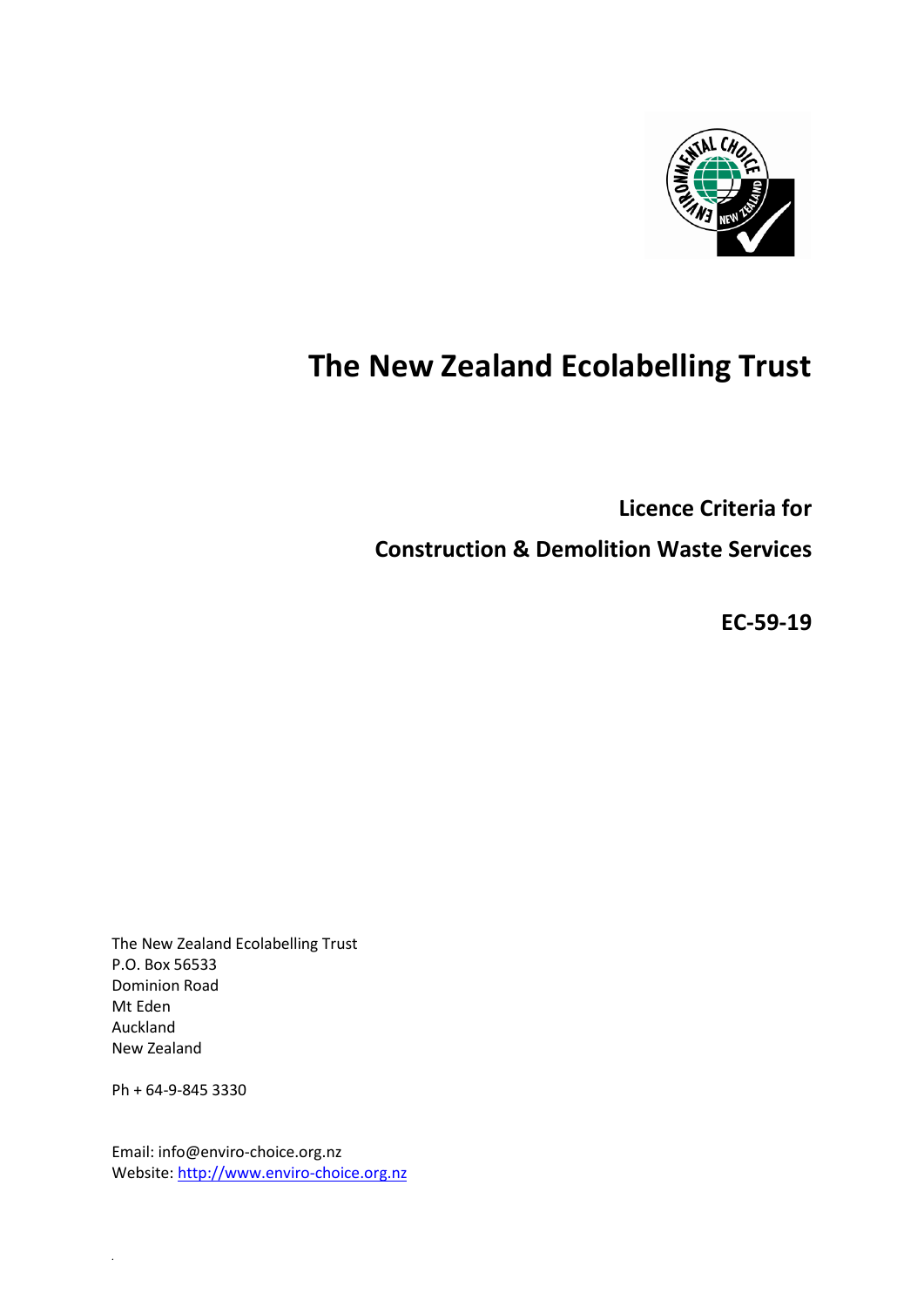## **Specification change history**

Minor clarifications, corrections or technical changes made since the specification was last reviewed and issued in September 2019.

| Date       | <b>Version</b>    | Change                                                                                                                                                                                                                                                                                                |  |
|------------|-------------------|-------------------------------------------------------------------------------------------------------------------------------------------------------------------------------------------------------------------------------------------------------------------------------------------------------|--|
| 24/02/2020 | February 2020     | In section 8.1(a), amended "50% of C&D waste" to "50% of<br>demolition waste" and added "or recycling" to clearly reflect the<br>original intention of the target for demolition waste.                                                                                                               |  |
| 18/03/2020 | <b>March 2020</b> | Addition of explanatory terms for "reprocessing facility" and<br>"waste processing facility". Addition to section 5.3 for further<br>reports required to satisfy Green Star requirements.<br>Addition of Appendix A to demonstrate how this specification<br>meets the Green Star C&D waste criteria. |  |
| 5/05/2021  | May 2021          | Addition to clause 6.3 regarding Green Star and Homestar                                                                                                                                                                                                                                              |  |
| 2/12/2021  | Dec 2021          | Amendment to term 'waste priorty hierarchy' by removing<br>'priorty' and amendment to the definition of 'recovery'.                                                                                                                                                                                   |  |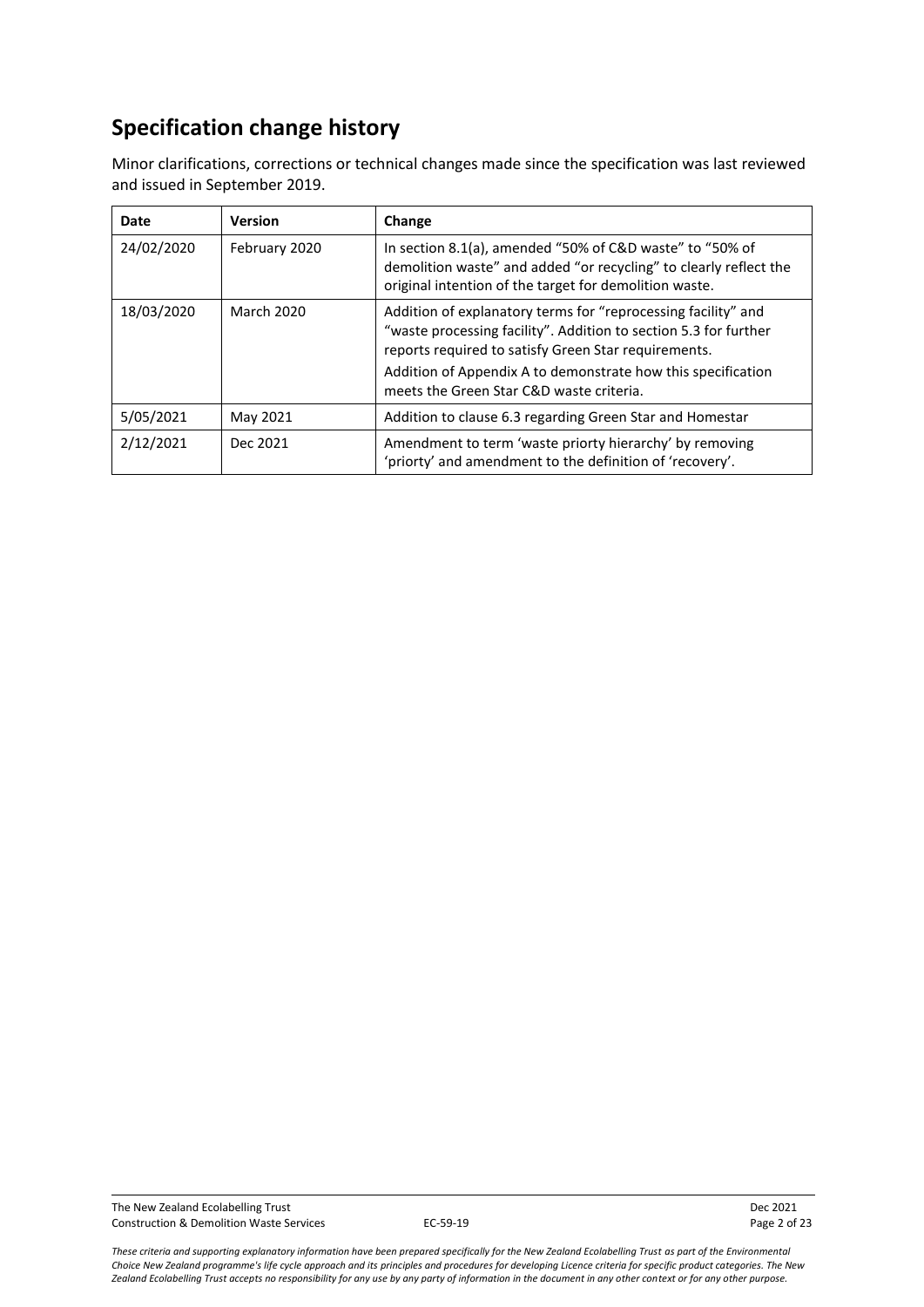## **Table of contents**

| $\mathbf{1}$ | <b>Introduction</b>                      |                                                          | 4                       |
|--------------|------------------------------------------|----------------------------------------------------------|-------------------------|
| 2            | <b>Background</b>                        |                                                          | 5                       |
| 3            |                                          | Interpretation                                           | $\overline{\mathbf{z}}$ |
| 4            | <b>Category definition</b>               |                                                          | 10                      |
|              | 4.1                                      | Services covered                                         | 10                      |
|              | 4.2                                      | Structure of specification                               | 10                      |
| 5            |                                          | <b>Common criteria for all C&amp;D Waste Services</b>    | 11                      |
|              | 5.1                                      | Planning                                                 | 11                      |
|              | 5.2                                      | Practice: measurement, transparency, and waste hierarchy | 12                      |
|              | 5.3                                      | Communication and reporting                              | 13                      |
| 6            | <b>Module 1: Waste recovery services</b> |                                                          | 14                      |
|              | 6.1                                      | Planning                                                 | 14                      |
|              | 6.2                                      | Practice                                                 | 14                      |
|              | 6.3                                      | Demonstrated waste diversion                             | 15                      |
| 7            |                                          | <b>Module 2: Construction waste generators</b>           | 16                      |
|              | 7.1                                      | Planning                                                 | 16                      |
|              | 7.2                                      | Practice                                                 | 17                      |
|              | 7.3                                      | Demonstrated waste diversion                             | 17                      |
| 8            |                                          | <b>Module 3: Demolition waste generators</b>             | 19                      |
|              | 8.1                                      | Planning                                                 | 19                      |
|              | 8.2                                      | Practice                                                 | 20                      |
|              | 8.3                                      | Demonstrated waste diversion                             | 20                      |
| 9            |                                          | <b>Requirements and notes for licence holders</b>        | 22                      |
|              | <b>Monitoring Compliance</b>             |                                                          | 22                      |
|              |                                          | Using the ECNZ Label                                     | 22                      |

#### **Appendix A**: **Comparison of Green Star C&D Waste Criteria with EC-59-19 C&D Waste Services**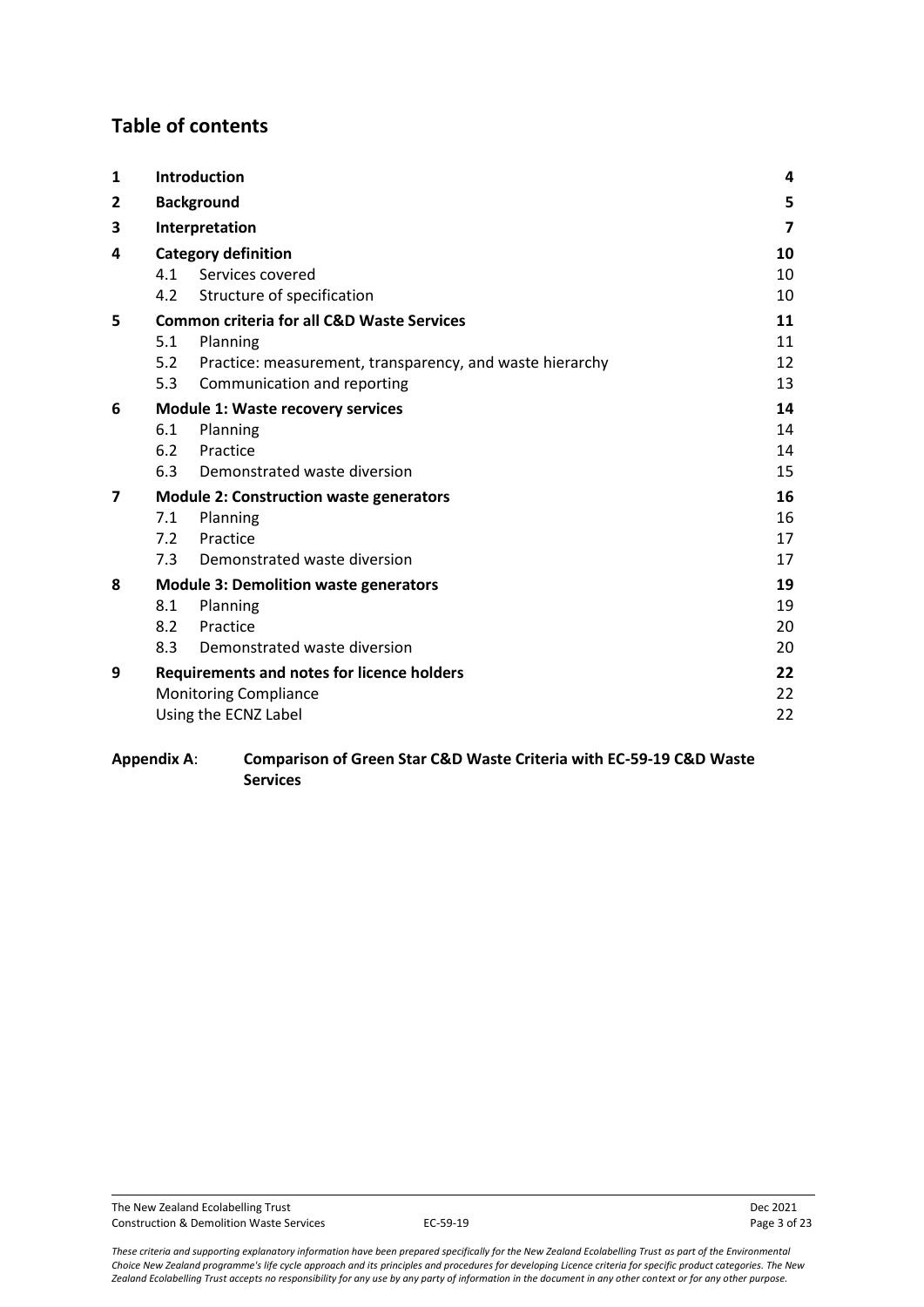## <span id="page-3-0"></span>**1 Introduction**

Environmental Choice New Zealand (ECNZ) is an environmental labelling programme which has been created to help businesses and consumers find products and services that ease the burden on the environment. The programme results from a New Zealand Government initiative and has been established to improve the quality of the environment by minimising the adverse environmental impacts generated by the production, distribution, use and disposal of products, and the delivery of services. The programme is managed by the New Zealand Ecolabelling Trust (the Trust).

ECNZ operates to the ISO 14024 standard "Environmental labels and declarations - Guiding principles" and the Trust is a member of the Global Ecolabelling Network (GEN) an international network of national programmes also operating to the ISO 14024 standard.

ISO 14024 requires environmental labelling specifications to include criteria that are objective, attainable and verifiable. It requires that interested parties have an opportunity to participate and have their comments considered. It also requires that environmental criteria be set, based on an evaluation of the environmental impacts during the actual product or service life cycle, to differentiate product and services on the basis of preferable environmental performance.

The life cycle approach is used to identify and understand environmental issues (adverse or beneficial impacts) across the whole life of a product or service (within a defined product or service category). This information is evaluated to identify the most significant issues and from those to identify the issues on which it is possible to differentiate environmentally preferable products or services from others available in the New Zealand market. Criteria are then set on these significant and differentiating issues. These must be set in a form and at a level that does differentiate environmentally preferable products or services, is attainable by potential ECNZ licence applicants and is able to be measured and verified. As a result of this approach, criteria may not be included in an ECNZ specification on all aspects of the life cycle of a product or service. If stages of a product or service life cycle are found not to differentiate environmentally preferable products or services, or to have insufficient data available to allow objective benchmarking in New Zealand, those stages will not generally be included in criteria in the specification. For some issues however, criteria may be set to require monitoring and reporting, to inform future reviews of specifications.

The Trust is pleased to publish this specification for Construction & Demolition Waste Services. This specification is intended to recognise waste service providers who reliably demonstrate great practices in construction and demolition (C&D) waste minimisation and management, and therefore deliver substantial environmental benefits. It has been developed in part due to the current absence of strong regulatory controls requiring C&D waste minimisation.

This specification sets out the requirements that C&D Waste Services will be required to meet in order to be licensed to use the ECNZ Label. The specification is split into modules of criteria that differentiate environmentally preferable waste services. There are common criteria applicable for all waste services, then specific criteria for three distinct service types in the C&D waste industry; waste recovery service providers, construction waste generators, and demolition waste generators. The specification also defines the means to be used to demonstrate and verify conformance with each of the criteria.

This specification has been prepared based on: an overview level life cycle assessment, relevant information from other ECNZ specifications, publicly available information, industry guidelines, and feedback from the market and service providers.

This specification is valid for a period of five years. Twelve months before the expiry date (or at an earlier date if required), the Trust will initiate a review process for the specification.

The New Zealand Ecolabelling Trust Dec 2021 Construction & Demolition Waste Services **EC-59-19** Page 4 of 23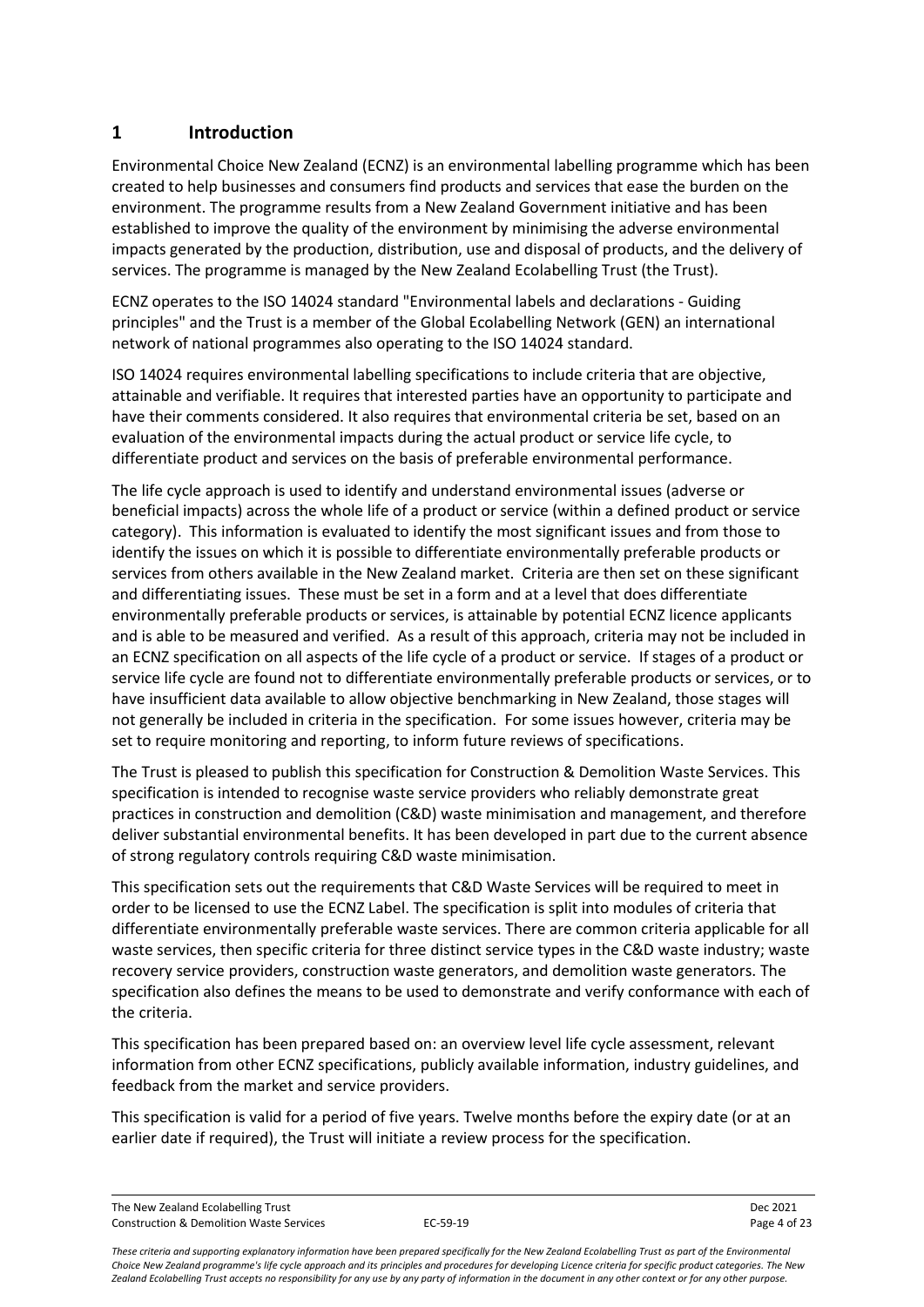## <span id="page-4-0"></span>**2 Background**

The Construction & Demolition (C&D) industry is one of the largest waste producing industries in the country, however there is limited official national level information on the C&D waste generated in New Zealand. In 2014, the Building Research Association of New Zealand (BRANZ) estimated that C&D waste may represent up to 50% of all waste generated in New Zealand<sup>1</sup>.

The 2016 Joint Waste Assessment for Tauranga City Council and Western Bay of Plenty District Council stated that C&D waste was the third largest contributor to the waste stream in the region, and that it was increasing in volume, with little being recovered or recycled<sup>2</sup>. In 2018, Auckland Council released the region's Waste Management and Minimisation Plan (WMMP) in which it defined C&D waste as the largest single waste stream, at around 40% of total weight going to landfill, not including rubble and concrete going to cleanfill and managed fill sites<sup>3</sup>. Within the WMMP, Auckland Council outlined C&D waste as a priority commercial waste stream. Auckland Council's 'Low Carbon Auckland' plan presents total landfill waste reduction targets of 30% by 2020, 60% by 2030, and 'zero waste' by 2040<sup>4</sup>. To achieve these targets Auckland Council has recognised the need to address C&D waste.

In a whole-of-life context, one of the most significant environmental issues associated with C&D waste is simply the amount of waste that is disposed, rather than put to a beneficial use/reuse. This represents an inefficient use of resources as well as filling up valuable landfill space. This ECNZ specification includes criteria that promote relocation/reduction, reuse, recycling, and recovery over treatment and disposal to landfill. It also requires reuse of those materials that can be readily reused as a priority over recycling. The concept of C&D waste minimisation aligns with tikanga Maori, and the tradition of kaitiakitanga to sustain and restore our collective resources to enhance the mauri of taonga tuku iho.

Good waste management practices and procedures can, in some (but not all) instances, incur additional cost or time. In order to justify any additional time or cost of (if any), for good waste management practices, procurers and service users need confidence that good practices are indeed being followed. This specification includes criteria for transparent waste inventories and tracking, which are intended to provide that confidence.

C&D waste can contain components that can have adverse effects on the environment and people. Discharges that contain toxic or ecotoxic substances may occur throughout the life cycle of the waste materials during handling, storage, and processing and at final disposal location. This specification includes criteria for safer disposal of any residual C&D waste that cannot be diverted.

Good C&D waste management presents many opportunities for waste minimisation. Diverting C&D waste from landfill has environmental, financial, and social benefits<sup>56</sup>, and means that valuable space in landfills is not taken up by inert materials that could be used beneficially elsewhere. Therefore waste minimisation, including the continuum of avoiding waste creation to maximising waste diversion, is perhaps the most important area of potential for environmental benefit. This

- <sup>2</sup> Eunomia research & consulting, 2016, Joint Waste Assessment for TCC and WBOP -
- [https://www.tauranga.govt.nz/Portals/0/data/council/plans/reserve\\_management/files/joint\\_waste\\_assessment.pdf](https://www.tauranga.govt.nz/Portals/0/data/council/plans/reserve_management/files/joint_waste_assessment.pdf) <sup>3</sup> Auckland Council, 2018, Waste Management and Minimisation Plan - [https://www.aucklandcouncil.govt.nz/plans-projects](https://www.aucklandcouncil.govt.nz/plans-projects-policies-reports-bylaws/our-plans-strategies/topic-based-plans-strategies/environmental-plans-strategies/Pages/waste-management-minimisation-plan.aspx)[policies-reports-bylaws/our-plans-strategies/topic-based-plans-strategies/environmental-plans-strategies/Pages/waste-management](https://www.aucklandcouncil.govt.nz/plans-projects-policies-reports-bylaws/our-plans-strategies/topic-based-plans-strategies/environmental-plans-strategies/Pages/waste-management-minimisation-plan.aspx)[minimisation-plan.aspx](https://www.aucklandcouncil.govt.nz/plans-projects-policies-reports-bylaws/our-plans-strategies/topic-based-plans-strategies/environmental-plans-strategies/Pages/waste-management-minimisation-plan.aspx)

The New Zealand Ecolabelling Trust Dec 2021 Construction & Demolition Waste Services **EC-59-19** Page 5 of 23

<sup>1</sup> BRANZ, 2014, REBRI guides introduction - [https://www.branz.co.nz/cms\\_display.php?st=1&sn=113](https://www.branz.co.nz/cms_display.php?st=1&sn=113)

<sup>4</sup> Auckland Council, 2014, Low Carbon Auckland - [https://www.aucklandcouncil.govt.nz/plans-projects-policies-reports-bylaws/our](https://www.aucklandcouncil.govt.nz/plans-projects-policies-reports-bylaws/our-plans-strategies/topic-based-plans-strategies/environmental-plans-strategies/docslowcarboncopy/low-carbon-strategic-action-plan-full.pdf)[plans-strategies/topic-based-plans-strategies/environmental-plans-strategies/docslowcarboncopy/low-carbon-strategic-action-plan](https://www.aucklandcouncil.govt.nz/plans-projects-policies-reports-bylaws/our-plans-strategies/topic-based-plans-strategies/environmental-plans-strategies/docslowcarboncopy/low-carbon-strategic-action-plan-full.pdf)full ndf

<sup>5</sup> BRANZ, 2014, Benefits of Reducing Waste - [https://www.branz.co.nz/cms\\_display.php?sn=113&st=1&pg=12516](https://www.branz.co.nz/cms_display.php?sn=113&st=1&pg=12516)

<sup>6</sup> Auckland Council, 2019, Cost Benefit Analysis of Construction and Demolition Waste Diversion from Landfill – A Case Study Based on HLC Ltd Development in Auckland, July. http://www.knowledgeauckland.org.nz/assets/publications/TR2019-009- CBA-on-waste-diversion-from-landfill-homes-land-community-Auckland.pdf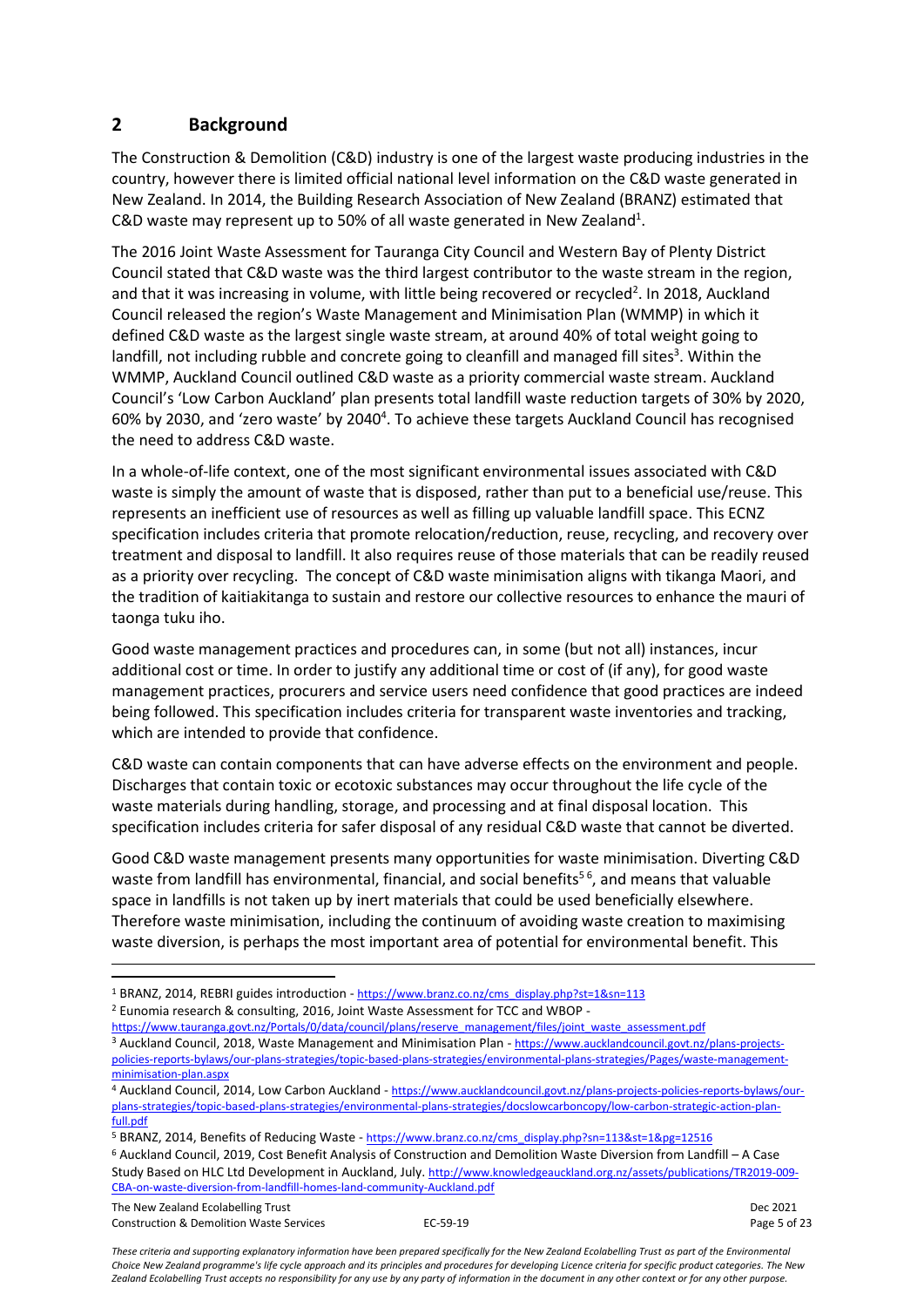specification includes criteria that require demonstration of good waste minimisation practices, including implementing the waste hierarchy.

The effectiveness of good C&D waste management practices is dependent on coordination and good communication between waste generators and waste recovery service providers. Good intentions can be undermined by inadequate training and communication about waste management. Therefore, this specification includes criteria that require training and communication on site and between waste service providers.

The Trust's feasibility study for this specification found an appetite for independent verification of C&D waste services, to both raise the profile of good C&D waste services and recognise what good performance looks like. There are a range of non-statutory standards, codes, and programmes relevant to C&D waste-related services, and therefore potential for collaboration and alignment with industry leaders like the BRANZ and the New Zealand Green Building Council (NZGBC). BRANZ's Resource Efficiency in the Building and Related Industries guides (REBRI Guides) have great guidance for collection, transport, sorting, storage, processing, and recovery of C&D waste<sup>7</sup>; good practice examples described in the REBRI Guides are referenced throughout this specification. The NZGBC provides Green Star and Home Star, which are internationally-recognised rating systems for the design, construction and operation of buildings, fitouts, and communities<sup>8</sup>. This ECNZ specification includes criteria that require measurement and demonstrated waste diversion, thereby providing a pathway for third party verification of C&D Waste Services, and a means of demonstrating credits in the waste category of the Green Star tools.

C&D waste is often generated and managed in project work carried out under commercial contracts, often awarded on the basis of competitive tendering processes. There is an opportunity to provide guidance to assist decision makers procuring these services. This ECNZ specification, and having ECNZ-licensed service providers in the market, is expected to assist tender assessors to make demonstrably environmentally preferable contracting and procurement decisions.

The purpose of this specification is to recognise service providers who reliably demonstrate great practices in C&D waste management. An understanding of what great practice looks like in the industry has been developed through research, feasibility studies, and conversations with industry.

The following service category criteria will produce environmental benefits through C&D waste services by encouraging differentiators such as clear planning for waste minimisation, a management hierarchy including segregation and protection of materials to preserve the value of waste, ongoing measurement and transparent reporting on C&D waste, and generating awareness around waste minimisation and management through good communication, training, and education.

The New Zealand Ecolabelling Trust Dec 2021 Construction & Demolition Waste Services **EC-59-19** Page 6 of 23

<sup>7</sup> BRANZ, 2019, REBRI homepage - <https://www.branz.co.nz/REBRI>

<sup>8</sup> NZGBC, 2019, Green Star - [https://www.nzgbc.org.nz/Green Star](https://www.nzgbc.org.nz/GreenStar)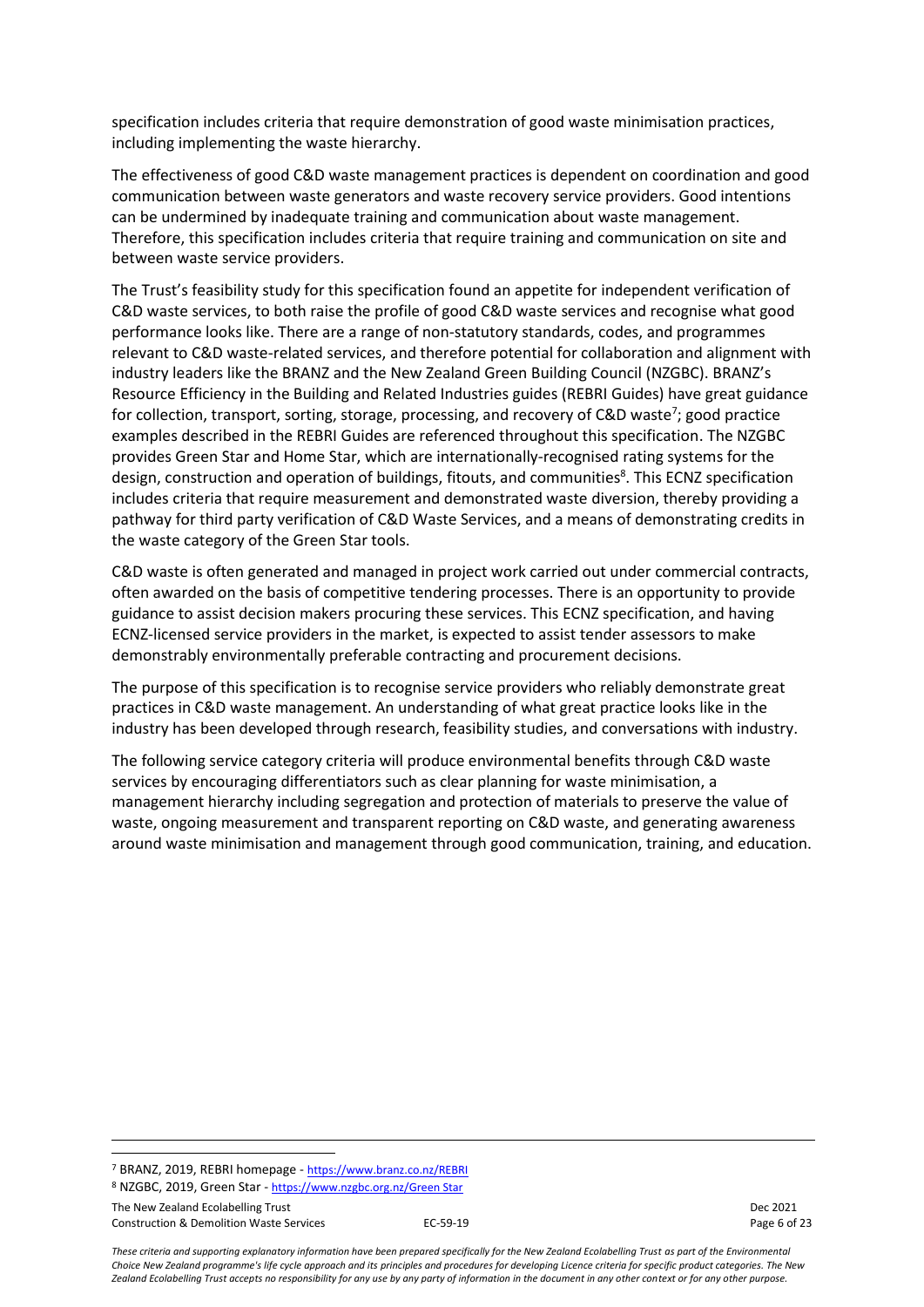### <span id="page-6-0"></span>**3 Interpretation**

**BRANZ** means Building Research Association of New Zealand**.**

**C&D** means construction and demolition. It includes residential and commercial building fitouts.

**C&D waste**, as used in this specification, means the non-hazardous material generated by construction or demolition activities, including site preparation. It includes the following types of waste:

- ceiling tiles, carpet, carpet tiles, and floor coverings
- cabling, electrical and plumbing fixtures and fittings
- concrete, bricks, tiles, and ceramics
- wood, glass and plastic
- bituminous mixtures
- metals and alloys
- insulation materials
- gypsum-based construction material
- cardboard and packaging waste
- soil and stones.

This specification does not cover:

- asbestos-containing materials.
- wastes containing other hazardous materials such as polychlorinated biphenyls (PCBs) and mercury.
- excavated soil from contaminated sites.
- wastes requiring disposal under the Hazardous Substances (Disposal) Notice 2017, such as containers that held hazardous substances.

Note: soil and stones are included in the scope of the specification because topsoil is routinely stripped from construction sites prior to works starting, and there are resource recovery opportunities if works are planned to avoid disposal of topsoil. Soil contaminated with hazardous substances is not included in the scope of this specification.

**Clean fill** means a Class 5 landfill as defined in the Ministry for the Environment's Technical Guidelines for Disposal to Land (August 2018).

**Construction waste generators** means entities that generate construction waste, for example, construction contractors.

**Deconstruction** means the process in which the material of a building or structure is extracted so that it remains intact and can be reused. This includes soft strip.

**Demolition waste generators** means entities that generate demolition waste, for example, entities contracted to carry out demolition, deconstruction, or removal works.

**Disposed / disposal** means the material is sent to a landfill or cleanfill.

**Diversion rate** means the amount of waste that is diverted from disposal to landfill or cleanfill, usually calculated by: *Diversion rate*  $=$   $\frac{3.000 \text{ mJg}}{Total amount of CBD waste including any diverted}$ Amount of C&D waste diverted

**Diverted material** means C&D waste that is not disposed.

**ECNZ** means Environmental Choice New Zealand.

| The New Zealand Ecolabelling Trust                  |            |              |
|-----------------------------------------------------|------------|--------------|
| <b>Construction &amp; Demolition Waste Services</b> | $EC-59-19$ | Page 7 of 23 |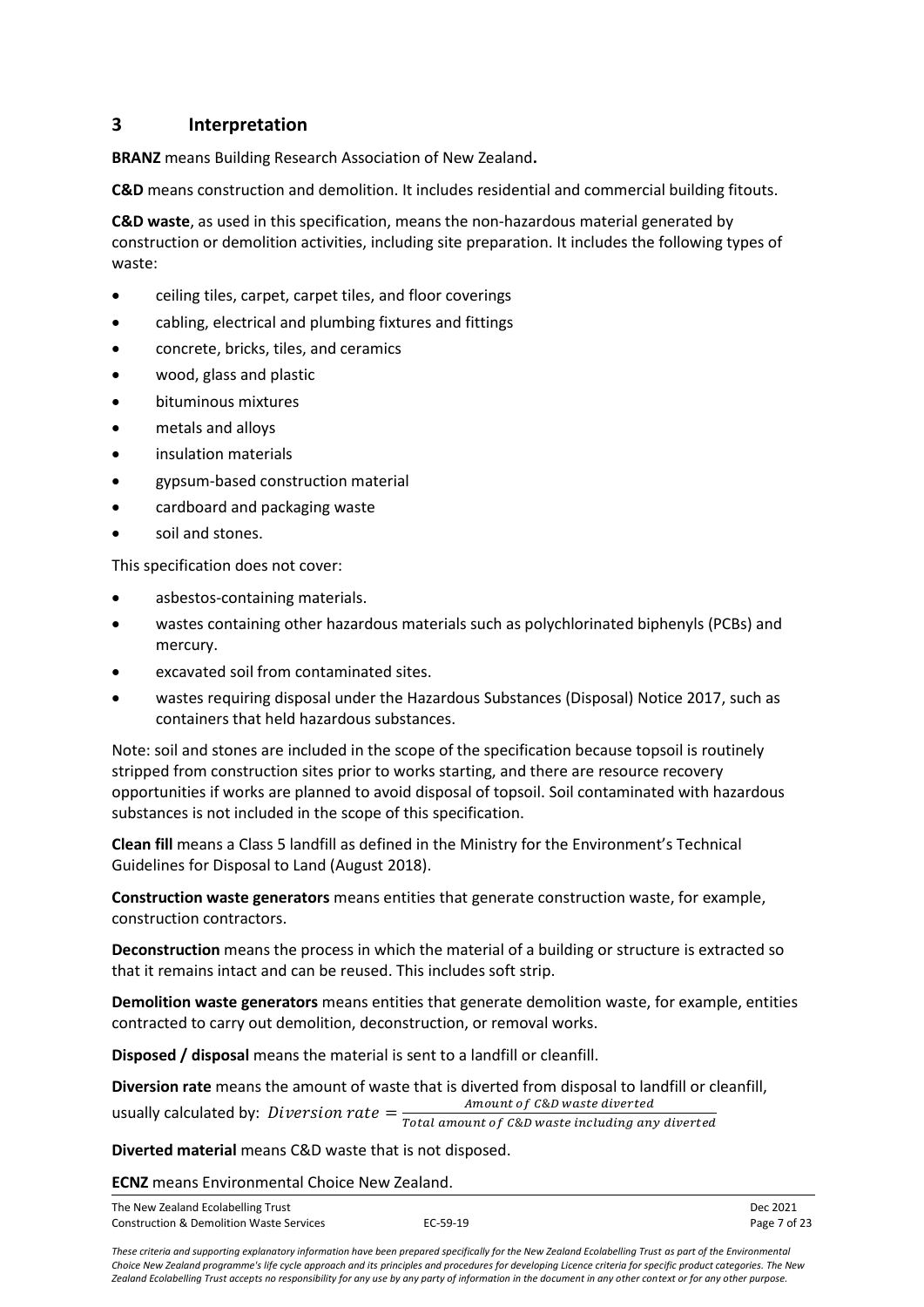**GEN** means Global Ecolabelling Network.

**ISO** means International Organisation for Standardisation.

**Label** means the Environmental Choice New Zealand Label.

**Landfill** means Class 1, 2, 3, or 4 landfills as defined in the Ministry for the Environment's Technical Guidelines for Disposal to Land (August 2018).

**People** means the relevant people to the task at hand, this could include employees, sub contractors, or volunteers, whoever the licence holder relies upon to ensure the task is done correctly.

**Project** means the specific piece of C&D work, contract, or site at which the licensed service is applied.

**Project-specific collection plan** means an approach or strategy to collect all divertable waste materials on a site, including who is responsible for what.

**Plan** means an approach or strategy that has been agreed upon by all relevant service providers involved (unless specified as a formal written document).

**REBRI** means Resource Efficiency in the Building and Related Industries, which is operated by BRANZ.

**Recovery** means extraction of materials or energy from waste or diverted material for further use or processing<sup>9</sup>

**Recycle** means converting a waste material into a different form for further use or into an object with value.

**Relocate / relocation** means the material, or building, is kept intact and moved to a new location for further use.

**Reprocessing facility** means businesses that trade in specific waste material types for the purpose of transforming (recycling) it into new products. Examples include metal, concrete, paper and plastic recyclers.

**Residual waste materials** means the waste materials that are not able to be relocated / reduced, reused, recycled, or recovered, and therefore are destined for disposal.

**Reuse** means the further use of diverted material in its existing form for the original purpose of the material, or for a similar purpose.

**Salvaged** means a waste material that has been removed from a building before demolition, e.g., during soft strip.

**Soft strip** means removing non-structural elements of buildings prior to demolition.

**Segregation** means the waste materials are organised in distinct material types and kept apart from other material types.

**Waste Management Plan (WMP)** means a written programme to achieve and sustain efficient and effective minimisation and management of waste including policies, practices, planning activities, responsibilities and resources that affect the waste management performance of the organisation and any that specifically apply to the project.

**Waste material inventory** means a list of all C&D waste materials for the project (identity and amount), and their final destination.

The New Zealand Ecolabelling Trust Dec 2021 Construction & Demolition Waste Services **EC-59-19** Page 8 of 23

<sup>9</sup> [Waste Minimisation Act 2008](https://apc01.safelinks.protection.outlook.com/?url=https%3A%2F%2Fwww.legislation.govt.nz%2Fact%2Fpublic%2F2008%2F0089%2Flatest%2FDLM1154502.html%3Fsearch%3Dsw_096be8ed81af5e40_recovery_25_se%26p%3D1%26sr%3D0&data=04%7C01%7C%7C7103f32726c34250b39708d99f00ba38%7C5a6c15cc1394406a92310d93dd9954ae%7C0%7C0%7C637715647752406268%7CUnknown%7CTWFpbGZsb3d8eyJWIjoiMC4wLjAwMDAiLCJQIjoiV2luMzIiLCJBTiI6Ik1haWwiLCJXVCI6Mn0%3D%7C1000&sdata=SzNNK41%2BptOipGKCQV5a0mfF0RlOrR4X1vxpyij3yZU%3D&reserved=0)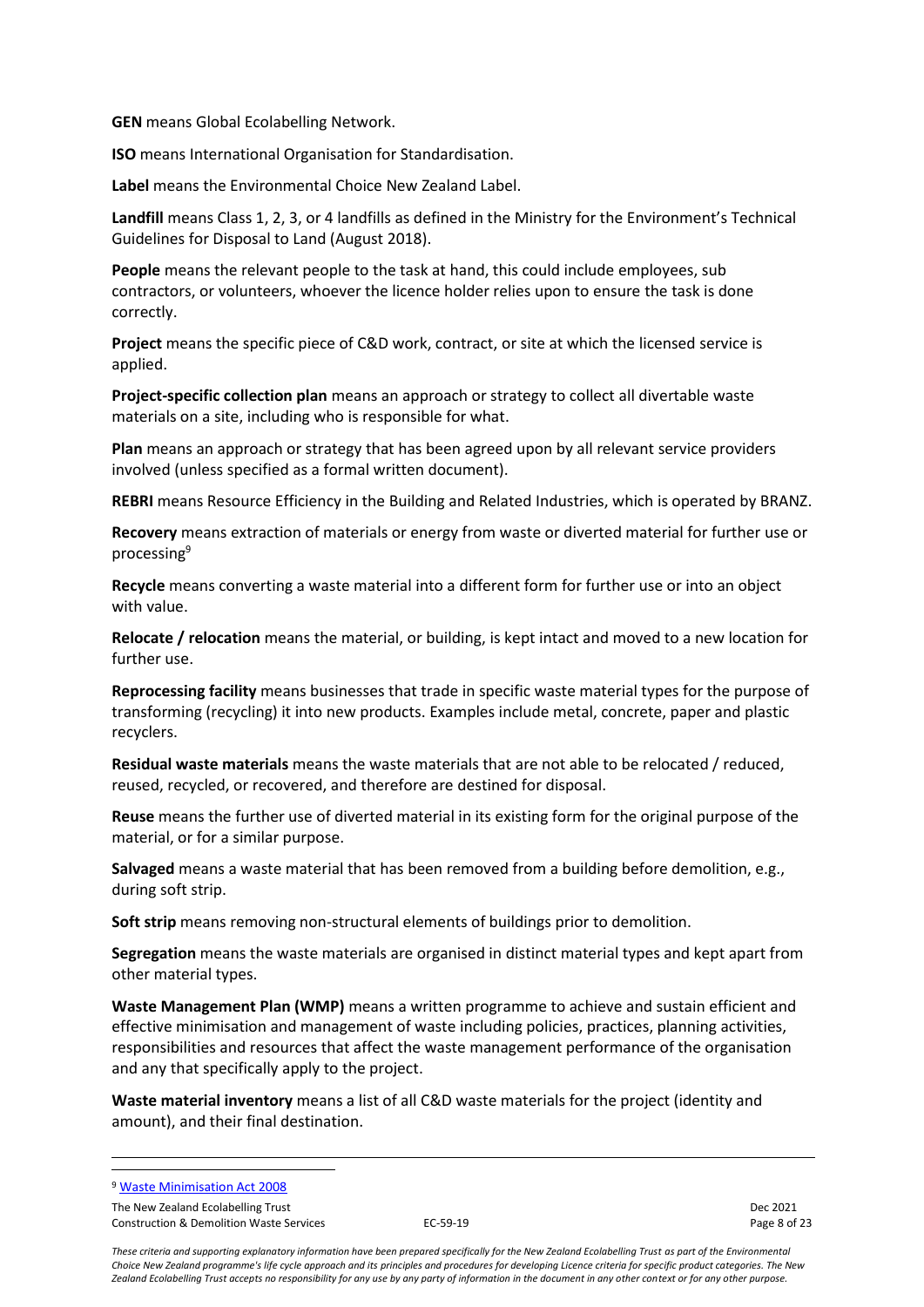**Waste hierarchy** means the management of waste in the following order of priority (highest to lowest priority): *relocation / reduction → reuse → recycling → recovery → treatment → dispose<sup>10</sup> .* 

**Waste processing facility (WPF)** means a facility that receives C&D waste for processing, including resource recovery facilities, transfer stations, reprocessing facilities, and waste-to-energy facilities where waste is sorted.

**Waste recovery services** include collecting waste from sites where construction and/or demolition activities are occurring (often also providing skip bins or other containers that are left on site), and/or processing waste from construction and demolition activities, and/or disposing waste from construction and demolition activities.

The New Zealand Ecolabelling Trust Dec 2021 Construction & Demolition Waste Services **EC-59-19** Page 9 of 23

<sup>10</sup> Based on the Local Government Amendment Act 1996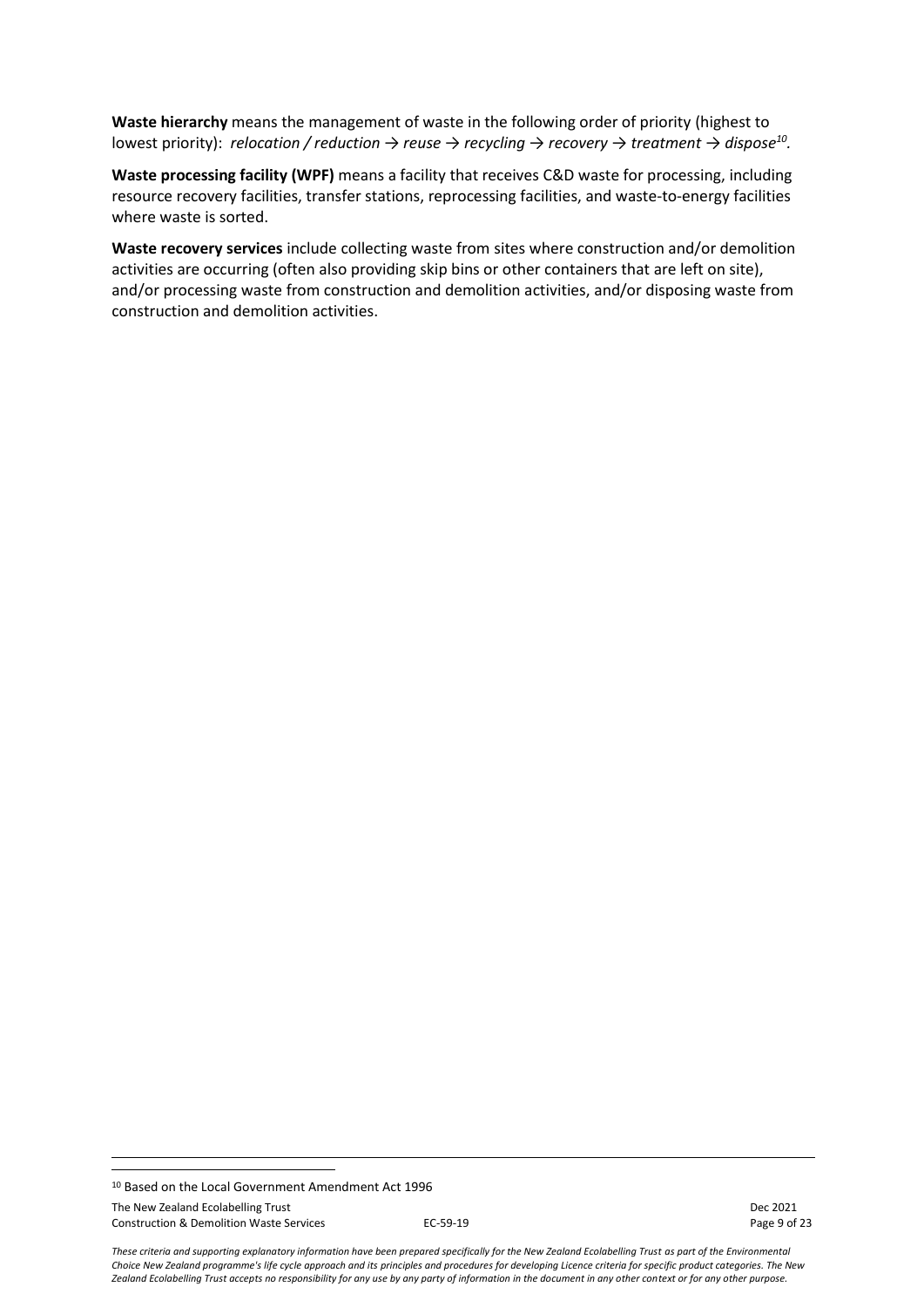## <span id="page-9-0"></span>**4 Category definition**

#### <span id="page-9-1"></span>**4.1 Services covered**

This specification covers:

- 1 C&D waste recovery services
- 2 C&D waste management by construction waste generators
- 3 C&D waste management by demolition waste generators

For clarity, the licence will not apply to a company, rather to the particular type of service offered, which could be contract-specific.

## <span id="page-9-2"></span>**4.2 Structure of specification**

This specification contains common criteria that all C&D waste services seeking a licence under this specification must meet, and three licence-type specific modules, one for each of the service-types defined above.

To be licensed to use the Label, the C&D waste service must meet all of the common criteria set out in section 5, and the criteria of the module under which it is seeking a licence (sections 6, 7, 8).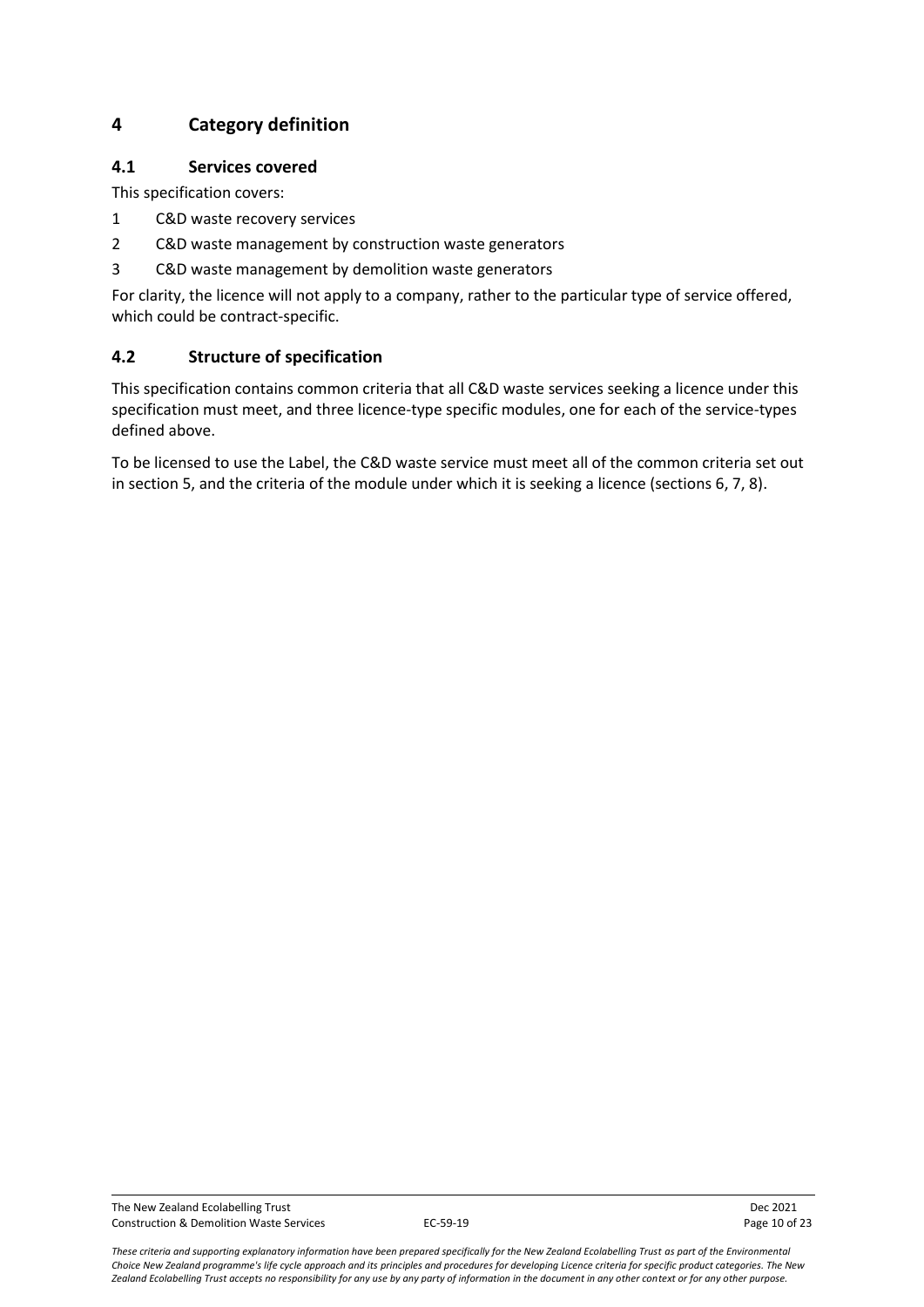## <span id="page-10-0"></span>**5 Common criteria for all C&D Waste Services**

#### <span id="page-10-1"></span>**5.1 Planning**

#### **Criteria**

- a The licence holder must have a policy that includes commitments to:
	- i. minimise the amount of C&D waste generated for the project.
	- ii. implement the *waste hierarchy: relocation / reduction → reuse → recycling → recovery → treatment → dispose.*
	- iii. have early engagement and proactive and responsive communication and collaboration with other waste service providers and waste generators on the project, and where possible, the project designers.
- b The licence holder must develop a waste management plan (WMP) for each project that uses the ECNZ-licensed service, which must clearly set out:
	- i. how C&D waste will be minimised for the project;
	- ii. how the *waste hierarchy* is to be implemented;
	- iii. where each waste stream will go and who is collecting what, in the format of a waste material inventory; and
	- iv. how waste will be segregated and stored to preserve value, including at what location this occurs.

#### **Explanation**

The requirements in 5.1(b) are for all licence holders. There are also additional WMP requirements for waste recovery services under 6.1, construction waste generators under 7.1, and demolition waste generators under 8.1. If more than one service provider on a project has ECNZ-licensed C&D waste services, then it is intended that the WMPs for each should align.

#### **Verification required**

Conformance with these requirements shall be stated in writing and signed by the Chief Executive Officer or other authorised representative of the applicant company. This statement shall be supported by:

- a copy of the policy that includes the requirements in 5.1(a)
- a copy of the WMP template and example WMPs for projects using the ECNZ-licensed service. The BRANZ REBRI online guidelines provide advice on how to assess different waste streams and the possibilities for material reuse and recycling, which may be helpful during C&D waste planning. The REBRI guidelines also provide clear directions on how to develop a WMP, and a demolition waste plan. Guides are available at [https://www.branz.co.nz.](https://www.branz.co.nz/) A marked-up site layout sketch is one way to show the proposed locations for material segregation and storage.

#### **Explanatory notes**

For 5.1(a)(iii), 'early' engagement means engagement during the planning or design phases of the project, before the construction, deconstruction, or demolition works commence.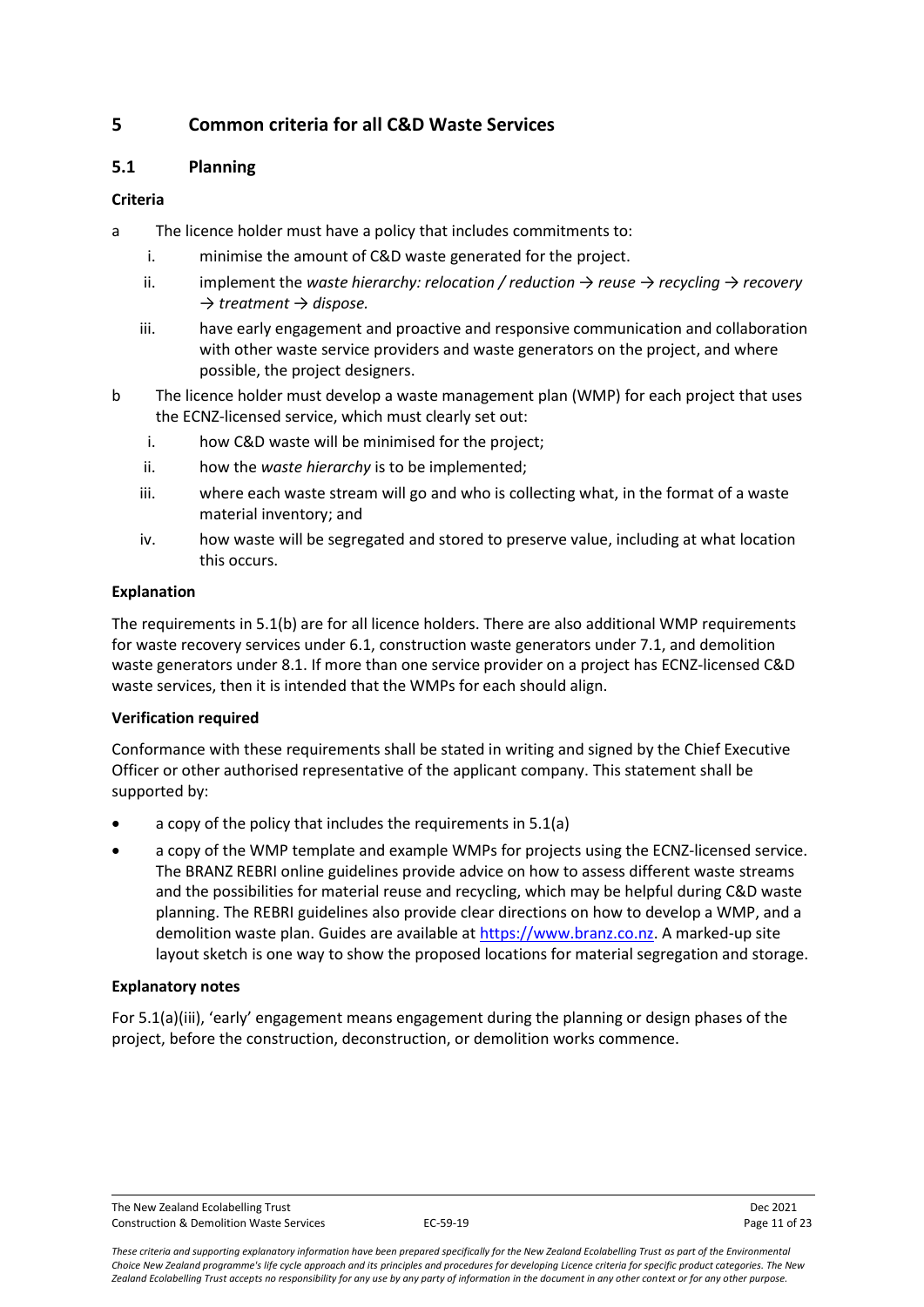## <span id="page-11-0"></span>**5.2 Practice: measurement, transparency, and waste hierarchy**

### **Criteria**

- a The licence holder must measure the quantity (volume), and report the destination, of all C&D waste in the waste material inventory for every project completed as part of the ECNZlicensed service. This includes all waste diverted (relocated, reused, recycled, or recovered) and all waste disposed. For C&D waste that is reused, the inventory must clearly identify "within project" or "off site", and if off-site, the location must be reported.
- b The licence holder must demonstrate:
	- i. reuse of waste materials where this is claimed, both for "within project" and "off site";
	- ii. sale of waste materials where this is claimed;
	- iii. a pathway to market for off-site diversion, e.g. a recycled building components retailer.
- c The licence holder must demonstrate that any residual waste material has been disposed of at an appropriately consented facility.
- d The licence holder must demonstrate that opportunities for continuous improvement (for example, increasing recovery of C&D waste from each project) are reviewed after each project completed as part of the ECNZ-licensed service, and implemented, where appropriate.

### **Explanation**

At the initial verification audit, applicants must demonstrate how they will comply with these criteria. At each supervision verification audit, licence holders must provide evidence of how they have complied.

For (a), the volume may be measured, or estimated by applying a conversion factor to a measured weight of waste. If conversion factors are used, the basis for the conversion factor must be documented (for example, the weight of a full skip of a particular waste type).

#### **Verification required**

Conformance with these requirements shall be stated in writing and signed by the Chief Executive Officer or other authorised representative of the applicant company. This statement shall be supported by:

- a copy of the waste material inventory for each project completed as part of the ECNZlicensed service. BRANZ's REBRI online guidelines provide advice on how to effectively track resources in an effort to reduce the amount of waste material produced.
- evidence of material recovery, reuse, or sale, and documentation outlining the pathway to market for example:
	- before and after photos of where the material came from, and where it has been reused or recycled.
	- evidence of sale (e.g. to retail or wholesaler) if materials are not used on site.
	- − contracts, receipts, logs, or dockets demonstrating the chain of waste management
	- − online marketplace tools may be used to make materials available to the market, and past listings can be used as evidence of advertisement.
- documentation that confirms any residual waste material disposal facility used was appropriately consented.
- demonstration of how the process for continuous improvement review occurs and evidence of implementation of continuous improvement learnings.

The New Zealand Ecolabelling Trust Dec 2021 Construction & Demolition Waste Services **EC-59-19** Page 12 of 23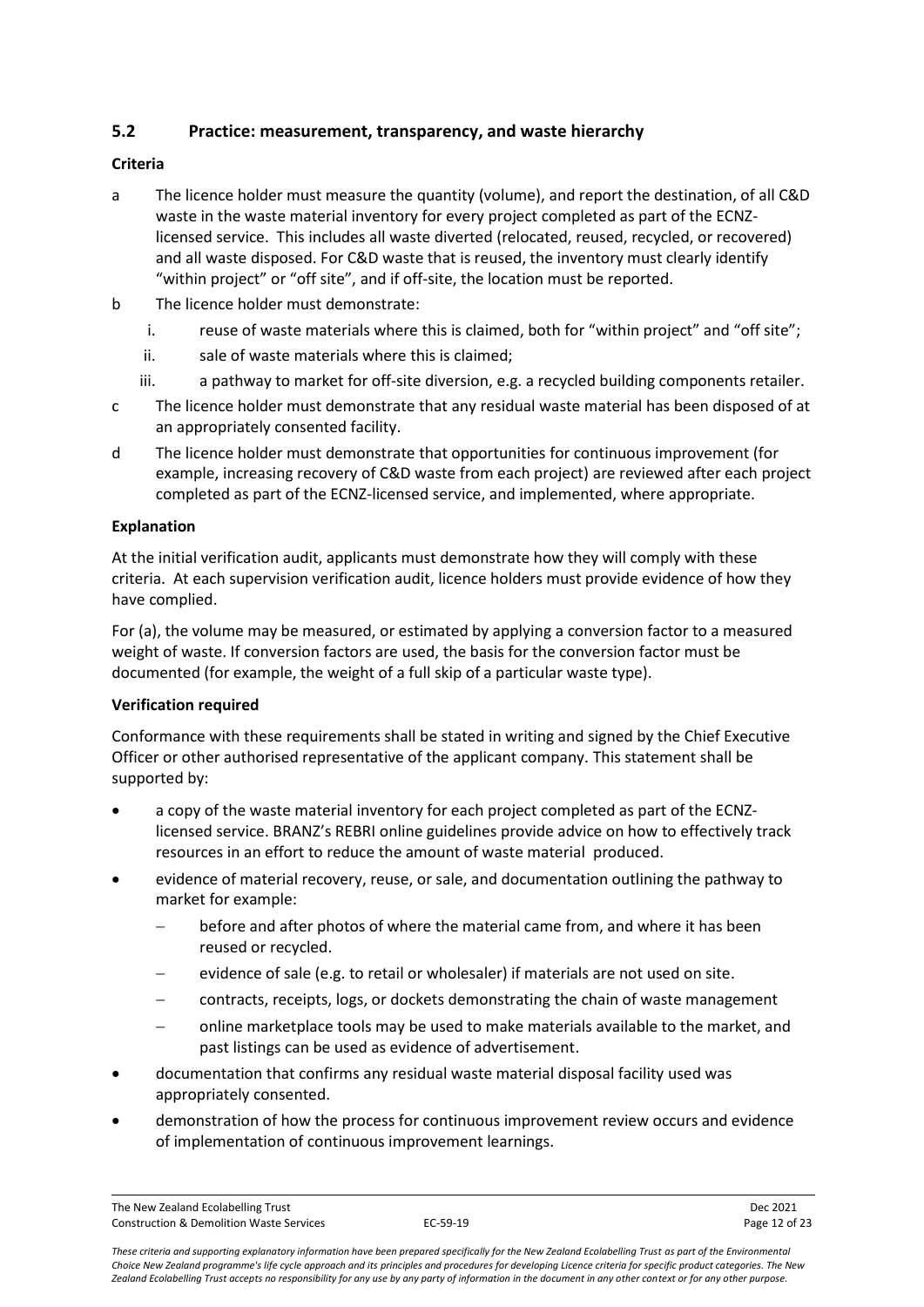## <span id="page-12-0"></span>**5.3 Communication and reporting**

### **Criteria**

- a The licence holder must:
	- i. train its people, and all relevant contractors/volunteers involved on the project, about where waste material goes, and document the training and awareness-raising (e.g., induction, tool box talks); and
	- ii. have a community engagement plan that includes, at a minimum, information on where waste from the project will go (e.g. signs).
- b Annually, the licence holder shall provide a report to the Trust, which includes:
	- i. types of services carried out under the licence;
	- ii. number of projects completed using the ECNZ-licensed services;
	- iii. landfill diversion rate achieved for each project:
	- iv. comparison of (i) to (iii) to previous year; and
	- v. changes in the service offered in the previous 12 months that were driven by continuous improvement.
- c The licence holder must provide to the Trust reports that:
	- i. detail the total weight of waste removed from the site that the licence holder is operating on; and
	- ii. detail the waste from the site the licence holder is operating on that is received by each Waste Processing Facility (WPF) and disposed of by each WPF.
- d The licence holder must provide the completed waste material inventory to its customers.

## **Explanation**

5.3(b) and (c) set out the common elements for the annual reports required from all licence holders. Each licence holder will have additional requirements under Modules 1, 2, and/or 3. Only a single, combined annual report is required from each licence holder.

The two reports in 5.3(c) are required so that the verifier can check that the amounts disposed from the site that the licence holder is operating on corresponds with the amounts received by, and managed by each WPF used by the licence holder.

At the initial verification audit, applicants must demonstrate how they will comply with these criteria. At each supervision verification audit, licence holders must provide evidence of how they have complied.

#### **Verification required**

Conformance with these requirements shall be stated in writing and signed by the Chief Executive Officer or other authorised representative of the applicant company. This statement shall be supported by:

- evidence of waste management training, e.g., photos of the training happening, training documents or hand outs, programme documentation
- evidence of a community engagement plan, e.g., photos of publicly visible signage, feedback from the community or people involved in the project
- a copy of the annual report that includes criteria listed in 5.3(b), (c) and (d).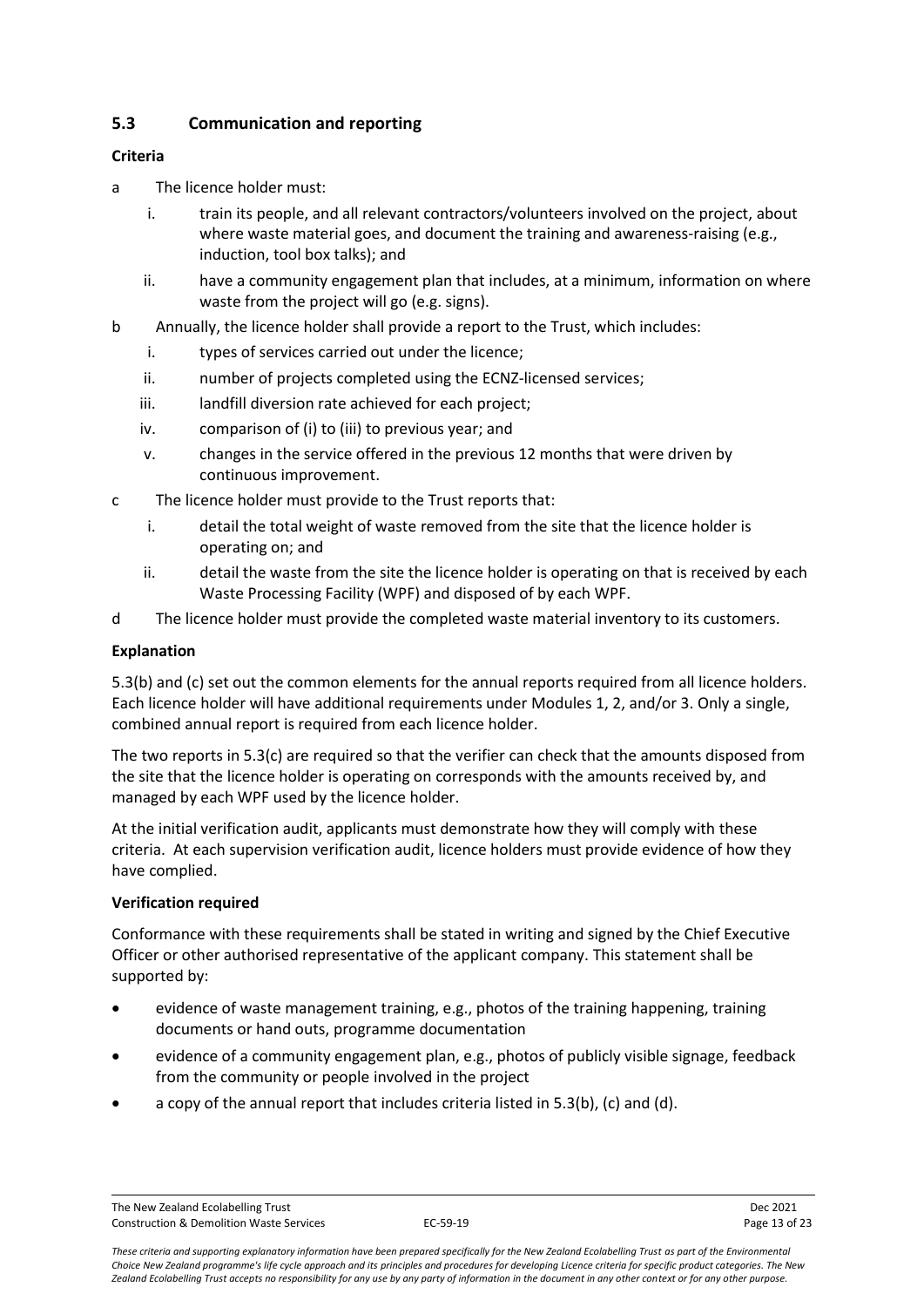## <span id="page-13-0"></span>**6 Module 1: Waste recovery services**

*For a waste recovery service provider to hold an ECNZ licence for service, all criteria in Section 5 and Section 6 must be met.* 

#### <span id="page-13-1"></span>**6.1 Planning**

#### **Criteria**

- a The licence holder must provide the waste generator(s) with a project-specific collection plan for segregation and collection of C&D waste. This will form part of the WMP required under 5.1(b).
- b The licence holder must either provide systems to protect the quality and integrity of materials on project sites, or use such systems provided by the waste generator, if such systems are part of the project-specific collection plan under 6.1(a).
- c The WMP required under 5.1(b) must support the diversion of at least 70% of C&D waste from landfill, and 50% salvage for any demolition waste materials, for the wastes managed by the licence holder for every project completed as part of its ECNZ-licensed service.

#### **Explanation**

For 6.1(b), systems may include, for example, covered bins or segregation areas, training of relevant people, regular visual inspections, containers and sheltered areas provided for materials.

#### **Verification required**

Conformance with these requirements shall be stated in writing and signed by the Chief Executive Officer or other authorised representative of the applicant company. This statement shall be supported by:

- evidence of the plan agreed upon with the waste generator, e.g., requirements included in contract documents, a copy of agreed responsibilities, a service schedule. Segregation may include, for example, covered bins at pre-agreed locations, with appropriate signage.
- evidence of the system used on site to protect material, e.g., photos of the systems in use onsite, and/or documentation of the measures in place to protect materials. The BRANZ REBRI online guidelines provide good-practice advice on waste separation and storage onsite (refer https://www.branz.co.nz).
- A copy of the WMP that states the required 70% diversion rate from landfill and 50% salvage of any demolition waste.

## <span id="page-13-2"></span>**6.2 Practice**

#### **Criteria**

- a The licence holder must ensure there is effective signage communicating all C&D waste segregation systems, bins, or designated collection areas on project sites.
- b If the licence holder provides multiple bins to promote onsite sorting, all bins must be clearly labelled.
- c The licence holder must provide training and/or effective information to the waste generator(s) on each project to encourage higher levels of waste diversion.

#### **Explanation**

At the initial verification audit, applicants must demonstrate how they will comply with these criteria. At each supervision verification audit, licence holders must provide evidence of how they have complied.

The New Zealand Ecolabelling Trust Dec 2021 Construction & Demolition Waste Services **EC-59-19** Page 14 of 23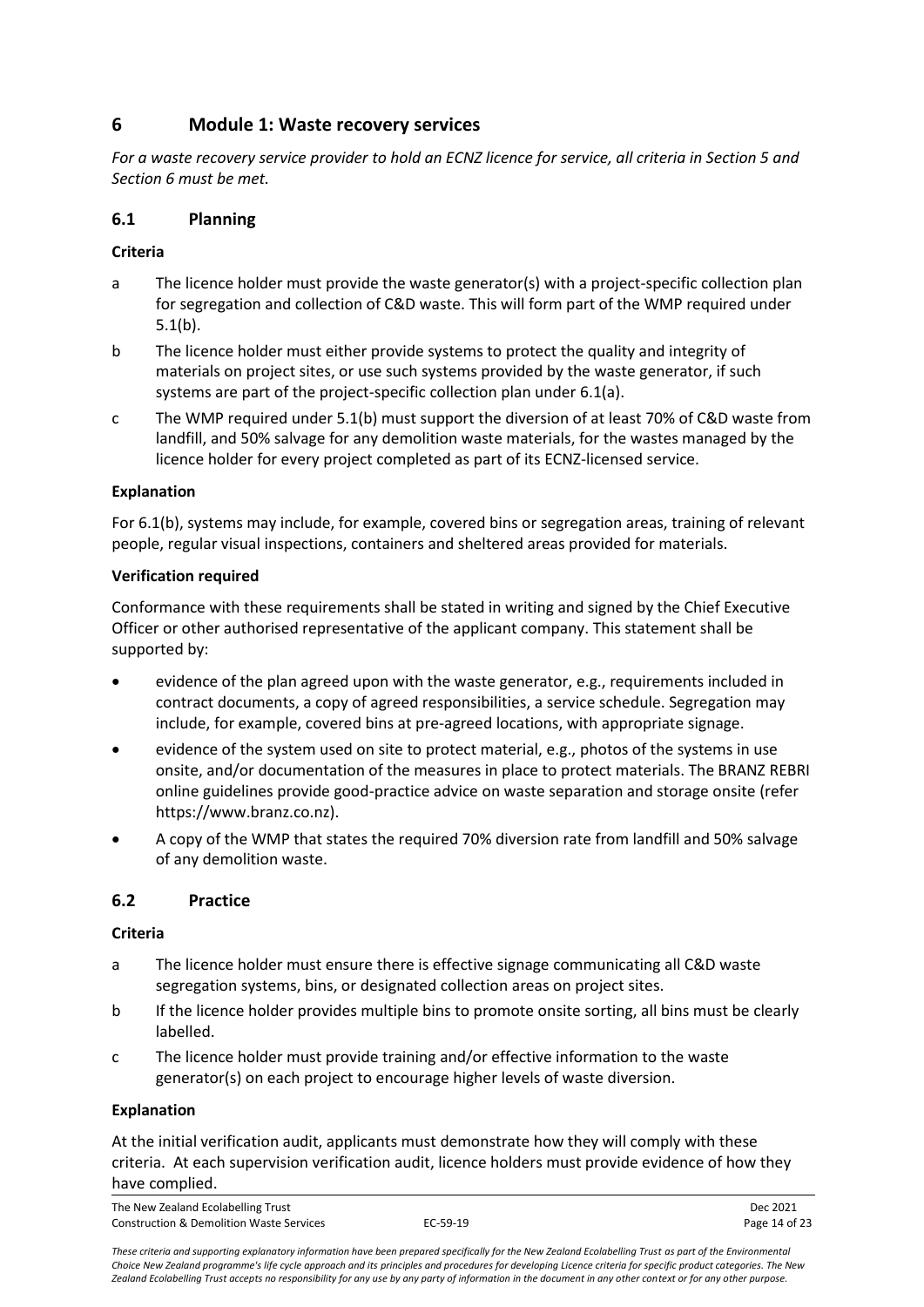For 6.2(a), the signage may be provided by the waste generator, however it is the waste recovery service provider's responsibility to ensure it is effective and to agree to using it.

For 6.2(c), training may include, for example, explanations of why sorting and segregation matters, why bins must be kept closed, and project-specific features of the waste management plan.

#### **Verification required**

Conformance with these requirements shall be stated in writing and signed by the Chief Executive Officer or other authorised representative of the applicant company. This statement shall be supported by:

- evidence of the segregation system signage onsite, for example: photos of segregation system signage (e.g. bin labelling) during use. The BRANZ REBRI online guidelines provide goodpractice advice on waste collection labelling (refer https://www.branz.co.nz ). WasteMINZ provides guidance on waste sorting and New Zealand's agreed waste stream colours, signage, and te reo Māori translations (refe[r https://www.wasteminz.org.nz/projects/standardising](https://www.wasteminz.org.nz/projects/standardising-the-colours-of-mobile-waste-and-recycling-container)[the-colours-of-mobile-waste-and-recycling-container\)](https://www.wasteminz.org.nz/projects/standardising-the-colours-of-mobile-waste-and-recycling-container).
- evidence of the training and/or effective information provided to the waste generator, for example: photos of the training happening, tool box talk agenda or minutes showing that C&D waste minimisation is discussed, records of discussion with the waste generator representative(s), training documents or hand outs, programme documentation, and/or feedback from the people involved.

#### <span id="page-14-0"></span>**6.3 Demonstrated waste diversion**

#### **Criteria**

- a The licence holder must measure, document, and report all C&D waste managed for every project completed as part of the ECNZ-licensed service.
- b The licence holder must demonstrate diversion of at least 70% of C&D waste from landfill, and 50% salvage for any demolition waste materials, for every project completed as part of the ECNZ-licensed service.
- c If the project is applying for Green Star or Homestar certification, an ECNZ supervision verification audit of the project must be completed within two months after Practical Completion.

#### **Explanation**

Reporting the rate of waste diversion from landfill for each project completed as part of the ECNZlicensed service should be included in the annual report required under common criterion 5.3(b).

Reporting should be aligned with the proposed National Waste Data framework linked to Solid Waste Protocol materials categories. Reporting must be in cubic metres. Tonnes may be converted to cubic metres using the Ministry for the Environment's Waste Levy conversion factors.

At the initial verification audit, applicants must demonstrate how they will comply with these criteria. At each supervision verification audit, licence holders must provide evidence of how they have complied.

Practical Completion is the point at which a building project is complete, except for minor defects that can be put right without undue interference or disturbance to an occupier.

The New Zealand Ecolabelling Trust Dec 2021 Construction & Demolition Waste Services **EC-59-19** Page 15 of 23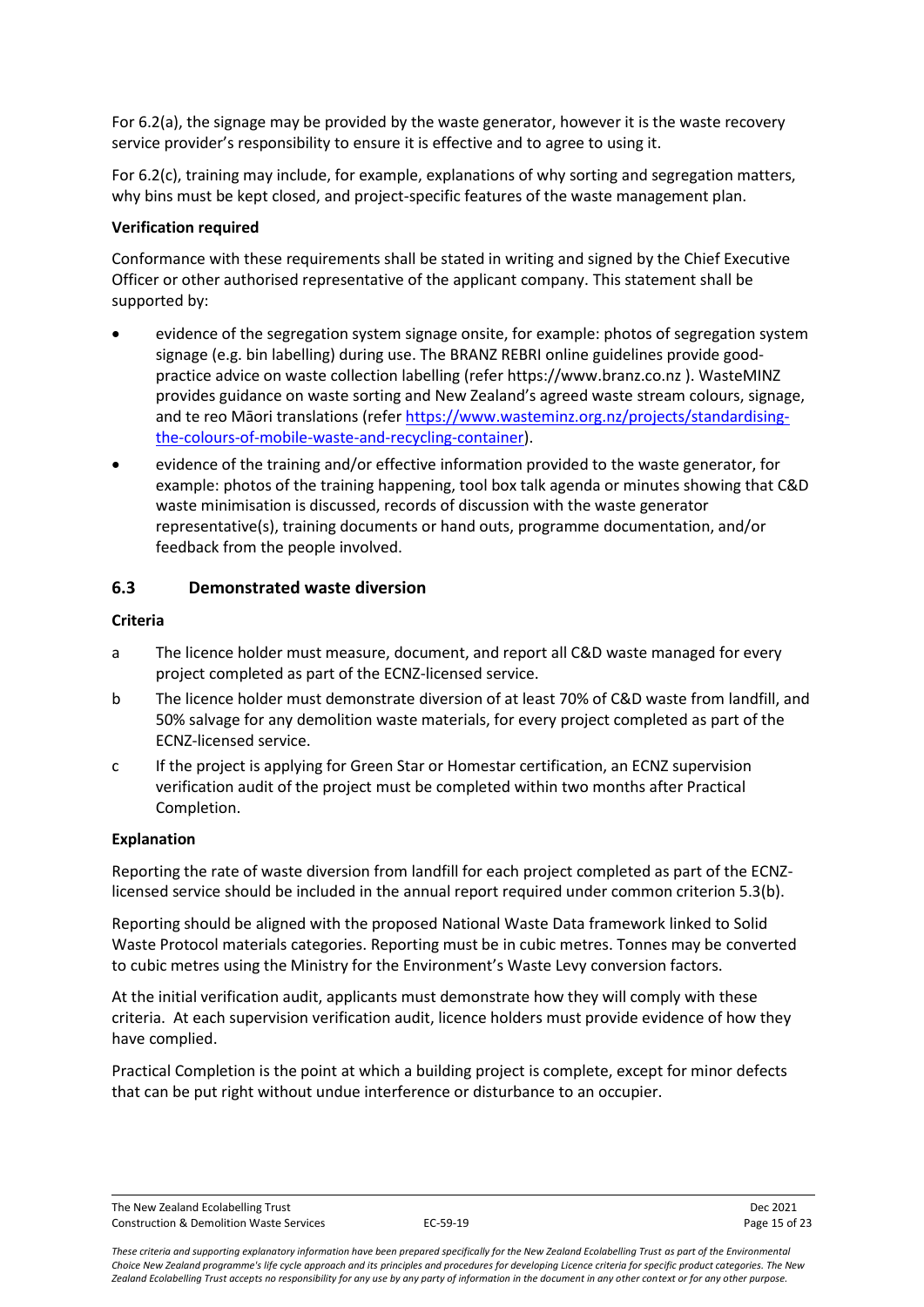#### **Verification required**

Conformance with these requirements shall be stated in writing and signed by the Chief Executive Officer or other authorised representative of the applicant company. This statement shall be supported by:

- the final measurements and record of all C&D waste managed on every project completed as part of the ECNZ-licensed service, including: the waste recovered, the waste sent to landfill, and the corresponding diversion rate. These measurements and records shall be supported by relevant evidence and documentation, for example, weighbridge dockets to demonstrate landfill disposal.
- confirmation of Practical Completion date, for Green Star or Homestar projects.

## <span id="page-15-0"></span>**7 Module 2: Construction waste generators**

*For a construction waste generator to hold an ECNZ licence for its waste management services on a project, all criteria in Section 5 and Section 7 must be met. Some requirements of Section 7 may be met by engaging an ECNZ-licensed waste recovery service provider.*

## <span id="page-15-1"></span>**7.1 Planning**

## **Criteria**

- a The WMP prepared under 5.1(b) must support diversion of at least 70% of construction waste from landfill, for every project completed under the ECNZ-licence.
- b The licence holder must ensure there are systems in place to maintain the quality and protect the value of diverted construction waste until collection.
- c The licence holder must agree to a project-specific collection plan for the segregation and collection of construction waste in collaboration with its waste recovery service provider(s).

#### **Explanation**

7.1(a) has been included to align with the NZGBC's Green Star rating tool, which awards 1 point for 70% diversion from landfill*.* 

For 7.1(b), systems may include, for example, covered bins or segregation areas, training of relevant people, regular visual inspections, containers and sheltered areas provided for materials.

Use of an ECNZ-licensed waste recovery service provider will demonstrate conformance with 7.1(c).

## **Verification required**

Conformance with these requirements shall be stated in writing and signed by the Chief Executive Officer or other authorised representative of the applicant company. This statement shall be supported by:

- a copy of the WMP, that states the required 70% diversion rate from landfill.
- evidence of systems in place to protect the quality of construction waste materials, for example: marked-up site plans, or procurement receipts of bins or containers. The BRANZ REBRI online guidelines provide good-practice advice on waste separation and storage onsite (refer https://www.branz.co.nz).
- evidence of the plan agreed upon with the waste recovery service provider, for example; requirements included in contract documents, and/or a copy of the agreed responsibilities and the service schedule.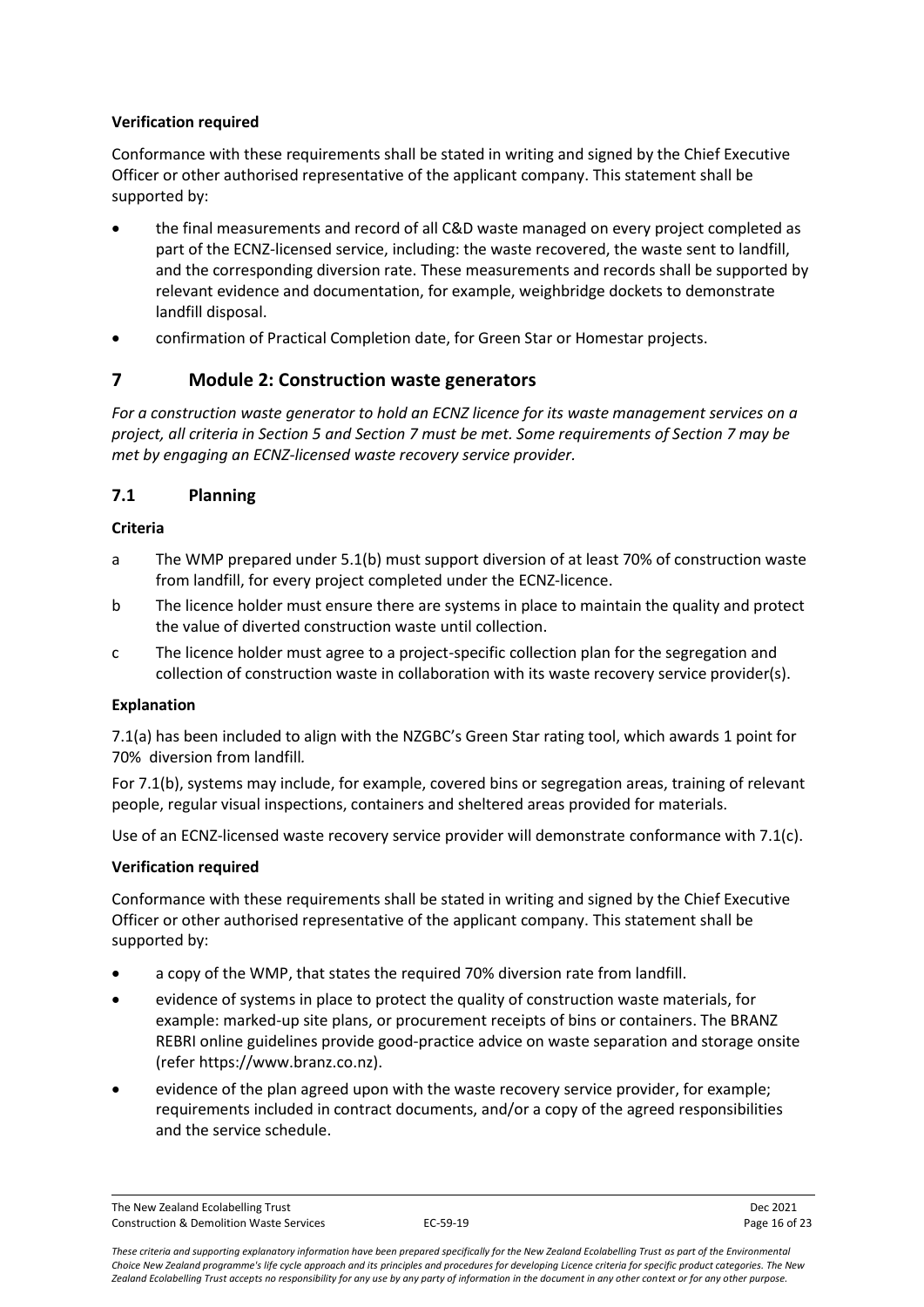## <span id="page-16-0"></span>**7.2 Practice**

## **Criteria**

- a The licence holder must ensure construction waste bins and segregation areas on the project site have clear, effective signage.
- b The licence holder must ensure recovered construction waste materials are protected on site to preserve integrity and quality for reuse or recycling.

### **Explanation**

These criteria are intended to maximise waste reuse and recycling.

At the initial verification audit, applicants must demonstrate how they will comply with these criteria. At each supervision verification audit, licence holders must provide evidence of how they have complied.

7.2(a) can be demonstrated by engaging an ECNZ-licensed waste recovery service provider, provided the waste recovery service provider's signage and segregation plan is followed.

### **Verification required**

Conformance with these requirements shall be stated in writing and signed by the Chief Executive Officer or other authorised representative of the applicant company. This statement shall be supported by:

- evidence that an ECNZ-licensed waste recovery service has been used or evidence of the segregation system signage in action onsite, e.g., photos of segregation system signage (e.g. bin labelling) during use. The BRANZ REBRI online guidelines provide good-practice advice on waste collection labelling (refer https://www.branz.co.nz). WasteMINZ provides guidance on waste sorting and New Zealand's agreed waste stream colours, signage, and te reo Māori translations (refer [https://www.wasteminz.org.nz/projects/standardising-the-colours-of-mobile-waste-and](https://www.wasteminz.org.nz/projects/standardising-the-colours-of-mobile-waste-and-recycling-container)[recycling-container\)](https://www.wasteminz.org.nz/projects/standardising-the-colours-of-mobile-waste-and-recycling-container).
- evidence of the system used on site to protect material, e.g., photos of the systems in use onsite, and/or documentation of the measures in place to protect materials. The BRANZ REBRI online guidelines provide good-practice advice on waste separation and storage onsite.

## <span id="page-16-1"></span>**7.3 Demonstrated waste diversion**

## **Criteria**

- a The licence holder must demonstrate it has achieved the diversion rate target set in the WMP required in 7.1(a).
- b The licence holder must measure and document all construction waste generated on every project completed as part of the ECNZ-licensed service.
- c The licence holder must document and report the diversion rate achieved for projects completed under its ECNZ-licence.

## **Explanation**

At the initial verification audit, applicants must demonstrate how they will comply with these criteria. At each supervision verification audit, licence holders must provide evidence of how they have complied.

The criteria in 7.3(b) and 7.3(c) could be met by using ECNZ-licensed C&D waste recovery service(s) that meet all requirements of Module 1. The Construction Waste Generator licence holder must

The New Zealand Ecolabelling Trust Dec 2021 Construction & Demolition Waste Services **EC-59-19** Page 17 of 23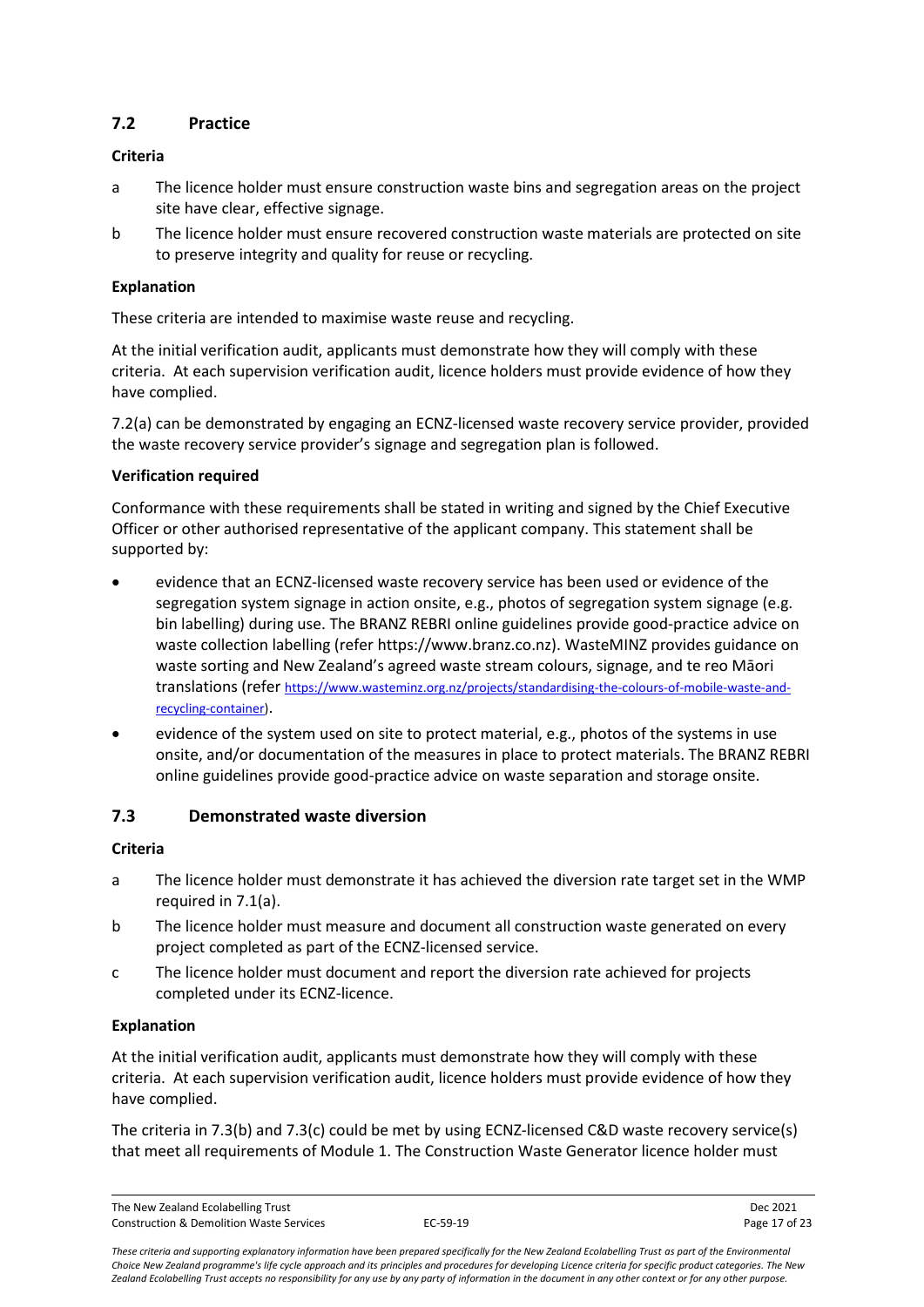demonstrate that all waste is accounted for, which may require information from more than one waste recovery service provider.

Annual reporting for 7.3(c) is required by 5.3(b). Only one combined annual report is required.

#### **Verification required**

Conformance with these requirements shall be stated in writing and signed by the Chief Executive Officer or other authorised representative of the applicant company. This statement shall be supported by:

• the final measurements and record of all construction waste generated and recovered on the licensed-service project, including: the waste reused, recycled, material recovered, material used for energy recovery, waste treated and the waste sent to landfill, and the corresponding diversion rate (as evidence that the 70% diversion rate was achieved).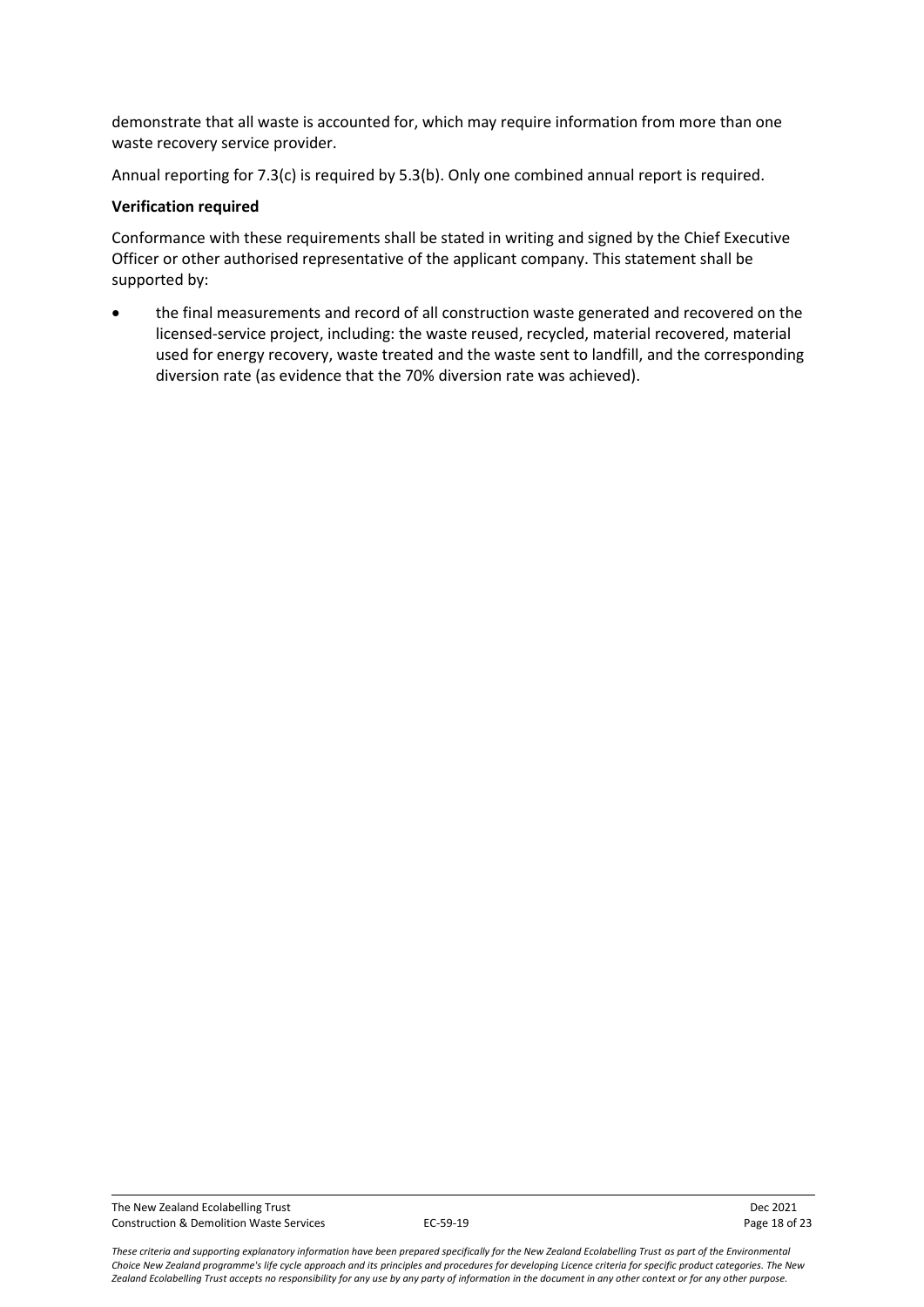## <span id="page-18-0"></span>**8 Module 3: Demolition waste generators**

*For a demolition waste generator to hold an ECNZ licence for its waste management services on a project, all criteria in Section 5 and Section 8 must be met. Some requirements of Section 8 may be met by engaging ECNZ-licensed waste recovery service providers.*

## <span id="page-18-1"></span>**8.1 Planning**

#### **Criteria**

- a The WMP prepared under 5.1(b) must include a target of more than 50% of demolition waste materials to be salvaged for reuse or recycling and more than 70% of C&D waste to be diverted from disposal.
- b The WMP prepared under 5.1(b) must have a documented procedure for how the *waste hierarchy* will be implemented.
- c The licence holder must plan to maintain the quality and protect the value of salvaged materials stored for collection.
- d The licence holder must agree to a project-specific collection plan for the segregation and collection of demolition waste in collaboration with the waste recovery service provider.

#### **Explanation**

For 8.1(b), the *waste hierarchy* means the preference for maintaining the value of demolition waste, by prioritising as follows (highest to lowest priority): *relocate for reuse → salvage for reuse → salvage for recycling → salvage for material / energy recovery→ dispose*. "Salvage for reuse" includes, for example, doors, windows, weatherboards, flooring. "Salvage for recycle" includes, for example, framing for re-processing, concrete for aggregate.

For 8.1(c), systems may include, for example, covered bins or segregation areas, training of relevant people, regular visual inspections, containers and sheltered areas provided for materials.

#### **Verification required**

Conformance with these requirements shall be stated in writing and signed by the Chief Executive Officer or other authorised representative of the applicant company. This statement shall be supported by:

- a copy of the WMP, that states the required target of 50% salvage rate from demolition waste materials and 70% diversion from disposal. The BRANZ REBRI online guidelines provide goodpractice advice on planning for deconstruction, including developing a deconstruction plan that aims to maximise resource (material) recovery (refer https://www.branz.co.nz).
- a copy of the documented procedure that priorisies the relocation of demolition waste.
- evidence of systems in place to protect the quality of demolition waste materials, for example: marked-up site plans, or procurement receipts of bins or containers. The BRANZ REBRI online guidelines provide good-practice advice on waste separation and storage onsite (refer https://www.branz.co.nz).
- evidence of the plan agreed upon with the waste recovery service provider, for example; requirements included in contract documents, and/or a copy of the agreed responsibilities and the service schedule.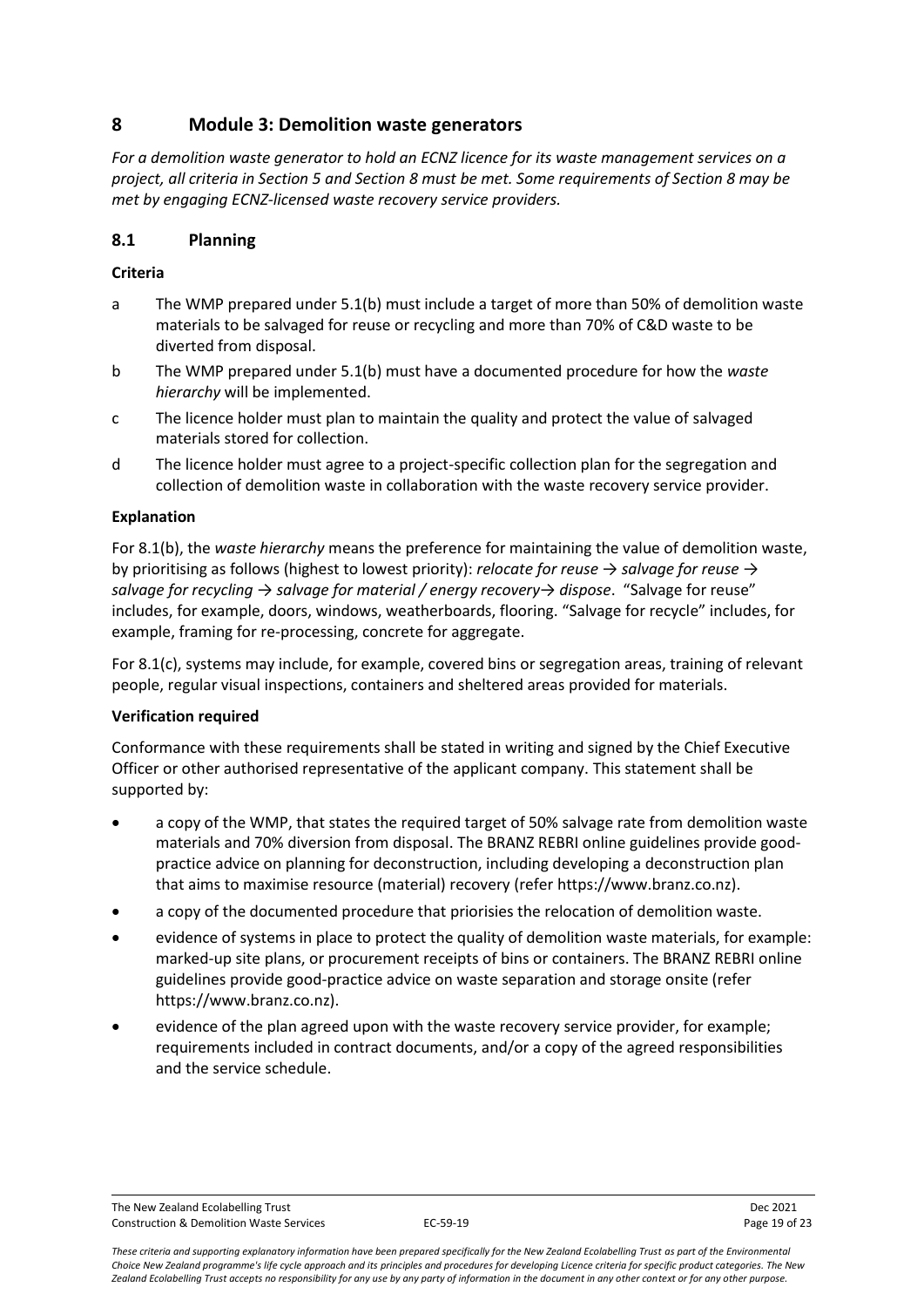## <span id="page-19-0"></span>**8.2 Practice**

#### **Criteria**

- a The licence holder must ensure that bins and segregation areas on the project site have clear, effective signage.
- b The licence holder must ensure salvaged demolition waste materials are protected on site to preserve integrity and quality for reuse or recycling.

#### **Explanation**

At the initial verification audit, applicants must demonstrate how they will comply with these criteria. At each supervision verification audit, licence holders must provide evidence of how they have complied.

8.2(a) could be met by using ECNZ-licensed C&D waste recovery services.

#### **Verification required**

Conformance with these requirements shall be stated in writing and signed by the Chief Executive Officer or other authorised representative of the applicant company. This statement shall be supported by:

• evidence of the segregation system signage in action onsite, for example: photos of segregation system signage (e.g. bin labelling) during use. The BRANZ REBRI online guidelines provide good-practice advice on waste collection labelling (refer https://www.branz.co.nz). WasteMINZ provides guidance on waste sorting and New Zealand's agreed waste stream colours, signage, and te reo Māori translations.

#### <span id="page-19-1"></span>**8.3 Demonstrated waste diversion**

#### **Criteria**

For every project completed as part of the ECNZ-licensed service, the licence holder must:

- a demonstrate it has achieved the salvage rate target and diversion rate target set in the WMP required by 8.1(a).
- b measure and document all demolition waste generated.
- c document and report the salvage rate achieved.
- d ensure that all concrete demolition waste is reused.

#### **Explanation**

At the initial verification audit, applicants must demonstrate how they will comply with these criteria. At each supervision verification audit, licence holders must provide evidence of how they have complied.

The criteria in 8.3(b) and 8.3(c) could be met by using ECNZ-licensed C&D waste recovery services that meet all requirements of Module 1.

The Demolition Waste Generator licence holder must demonstrate that all waste is accounted for, which may require information from more than one waste recovery service provider.

Annual reporting for these criteria is required by 5.3(b). Only one, combined annual report is required.

The New Zealand Ecolabelling Trust Dec 2021 Construction & Demolition Waste Services **EC-59-19** Page 20 of 23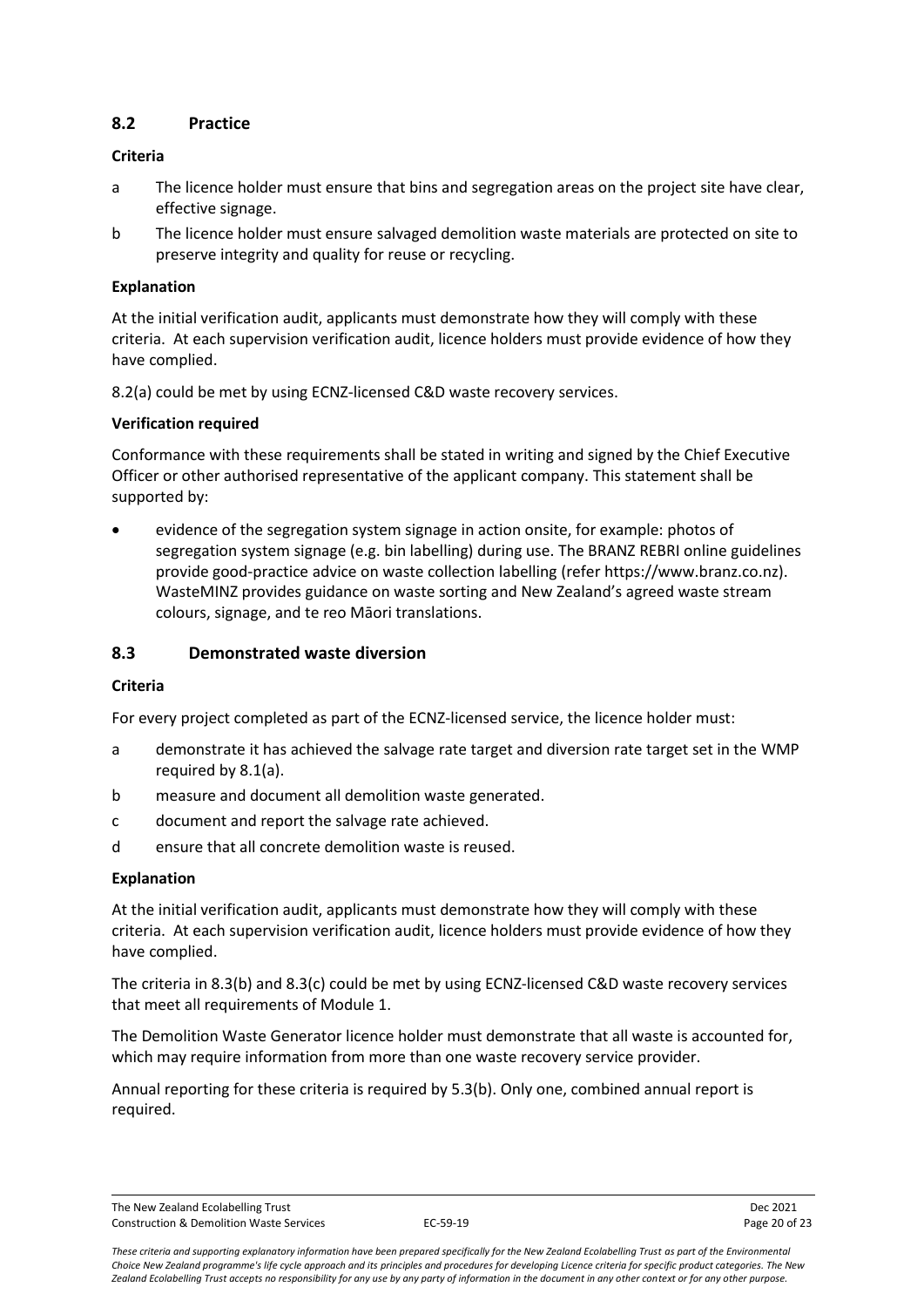#### **Verification required**

Conformance with these requirements shall be stated in writing and signed by the Chief Executive Officer or other authorised representative of the applicant company. This statement shall be supported by:

- evidence that the salvage rate was met for all projects completed under the licence
- the final measurements and record of all demolition waste generated by the licensed-service, including: the waste material salvaged, the waste sent to landfill, and the corresponding actual diversion rates
- evidence showing that all concrete waste generated was reused, including: the concrete accounted for in the WMP waste material inventory, the documented amount of concrete sold on for reuse, and evidence of the sale of concrete for reuse.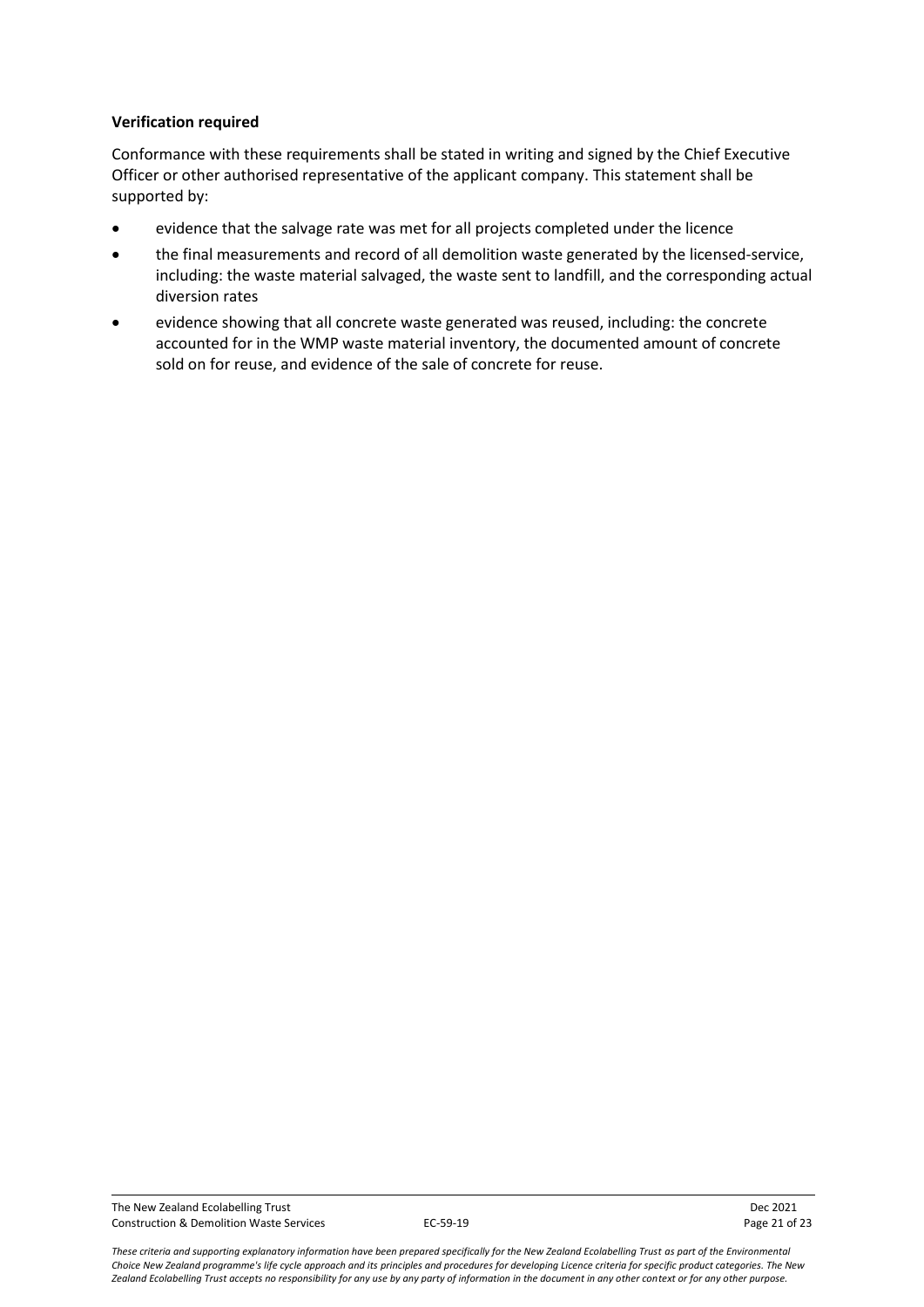## <span id="page-21-0"></span>**9 Requirements and notes for licence holders**

#### <span id="page-21-1"></span>**Monitoring Compliance**

Prior to granting a licence, the Trust will prepare a plan for monitoring ongoing compliance with these requirements. This plan will reflect the number and type of services covered by the licence and the level of sampling appropriate to provide confidence in ongoing compliance with criteria. This plan will be discussed with the licence applicant and when agreed will be a condition of the licence.

As part of the plan, the Trust will require access to relevant quality control and service delivery records and the right of access to service facilities. Relevant records may include formal quality management or environmental management system documentation (for example, ISO 9001 or ISO 14001 or similar).

The monitoring plan will require the licence holder to advise the Trust immediately of any noncompliance with any requirements of this specification which may occur during the term of the licence. If a non-compliance occurs, the licence may be suspended or terminated as stipulated in the Licence Conditions. The licensee may appeal any such suspension.

The Trust will maintain the confidentiality of identified confidential information provided and accessed during verification and monitoring of licences.

#### <span id="page-21-2"></span>**Using the ECNZ Label**

Wherever it appears, the Label must be accompanied by the words 'C&D Waste Services' or 'Construction & Demolition Waste Services' and by the licence number eg 'licence No1234'.

The Label must be reproduced in accordance with the ECNZ programme's key line art for reproduction of the Label and the Licence Conditions.

Any advertising must conform to the relevant requirements in this specification, in the Licence Conditions and in the key line art.

Failure to meet these requirements for using the ECNZ Label and advertising could result in the Licence being withdrawn.